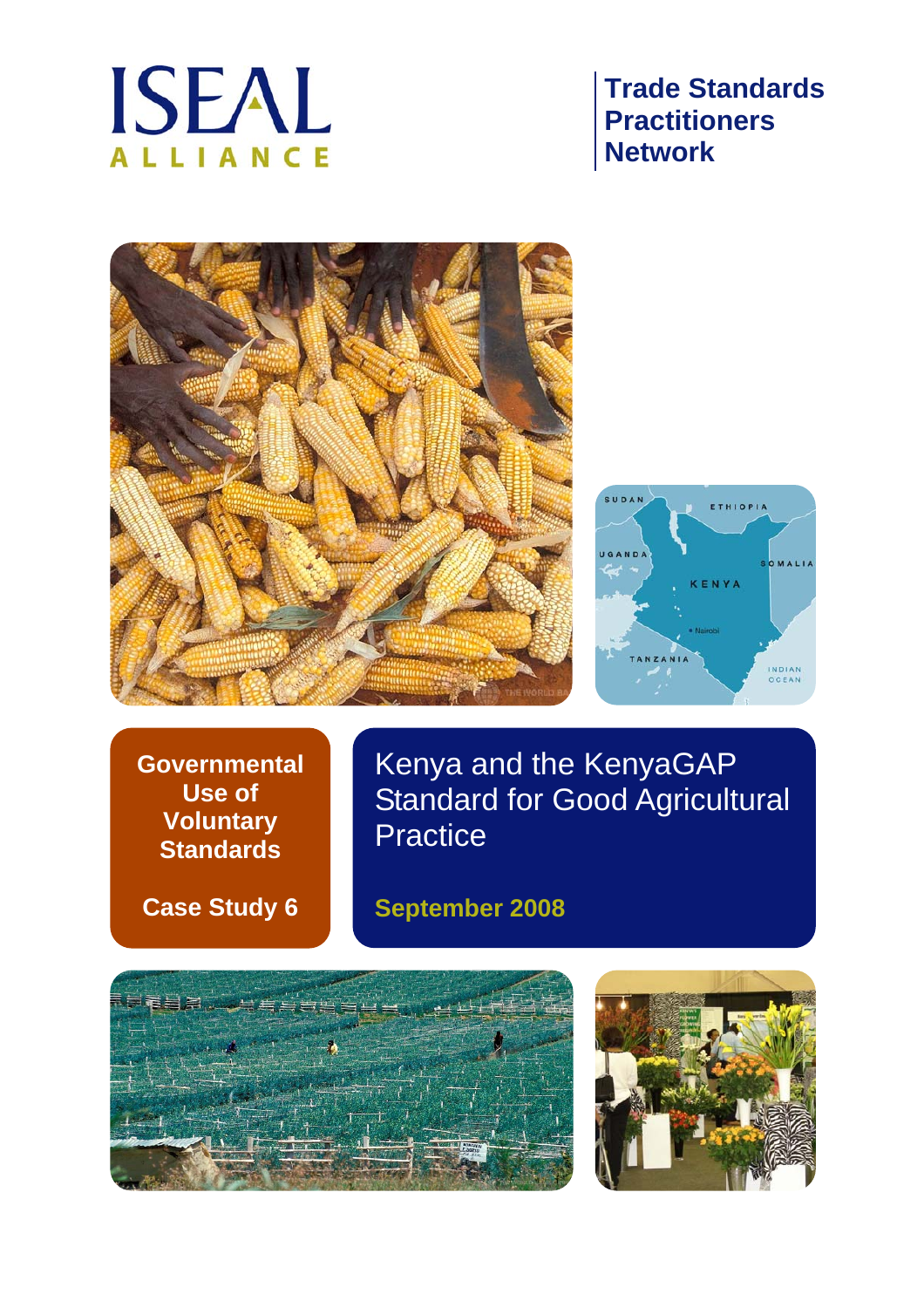*Kenya and the KenyaGAP Standard for Good Agricultural Practice* is part of a series of case studies developed through the ISEAL Alliance and TSPN 'Governmental Use of Voluntary Standards' project, presented and discussed at a high level conference held in October 2008.

These case studies are examples of collaborations between public bodies and voluntary social and environmental standards systems. They investigate why public authorities choose to work with these standards, and what are the benefits and challenges in doing so. Together, the studies represent diversity: in socio-economic and regulatory environments, in the institutional arrangements between governments and standards, in the policy objectives aimed for, and the implementation tools used.

The studies hope to contribute to a critical dialogue about the future shape of the relationship between governments and international, social and environmental, voluntary standards.

### **E051 Governmental Use of Voluntary Standards Case Study 6: Kenya and the KenyaGAP Standard for Good Agricultural Practice**

Author: Christine Carey, christine.carey@iprolink.ch

©2008 ISEAL Alliance. All Rights Reserved. Original content may be reproduced with permission from ISEAL Alliance at the below address.

Photograph Credits: 'Gathering Corn, Kenya' © C Curt Carnemark / World Bank 'Flower Farm, Kenya' © C Curt Carnemark / World Bank 'Kenya Flower Industry at a Horticultural Show' © FPEAK

**ISEAL ALLIANCE** 

Unit 1, Huguenot Place 17a Heneage Street London E1 5LJ United Kingdom

t/ f: +44 (0)20 3246 0066 www.isealalliance.org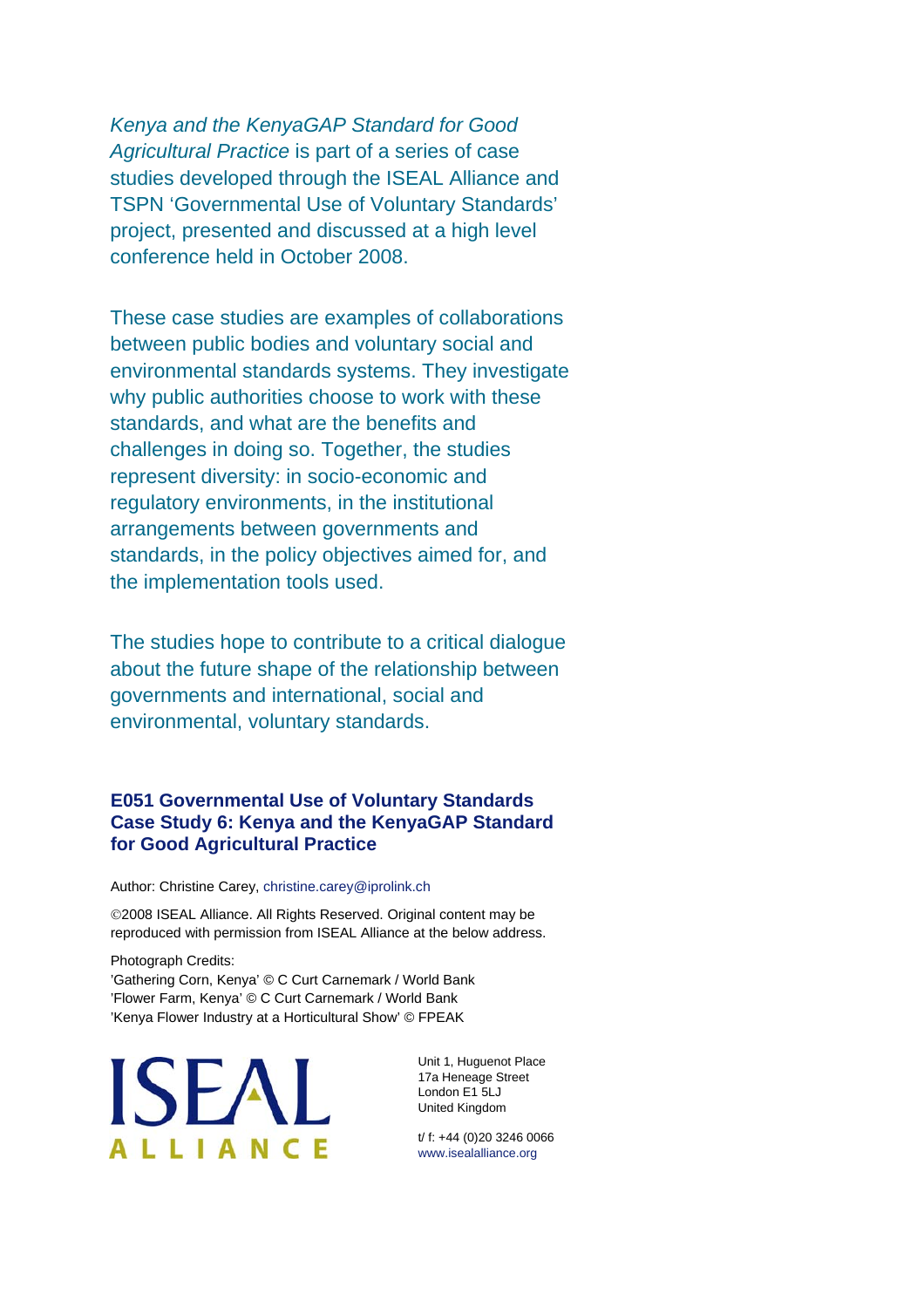# **Contents**

| Acknowledgements                                   | 4  |
|----------------------------------------------------|----|
| Contacts & Further Information                     |    |
| Acronyms & Abbreviations                           |    |
| <b>Introduction</b>                                | 7  |
| 1 How the Kenyan Government Engages with Voluntary |    |
| <b>Standards</b>                                   | 10 |
| 1.1 The Regulatory & Institutional Framework       | 10 |
| 1.2 The Voluntary Standards Framework              | 12 |
| 1.3 Other Stakeholders Involved                    | 15 |
| 2 The Government's Motivations                     | 16 |
| 3 How the Voluntary Standard is Applied            | 17 |
| 4 Impacts                                          | 18 |
| 5 Lessons Learned                                  | 19 |
| <b>References</b>                                  | 20 |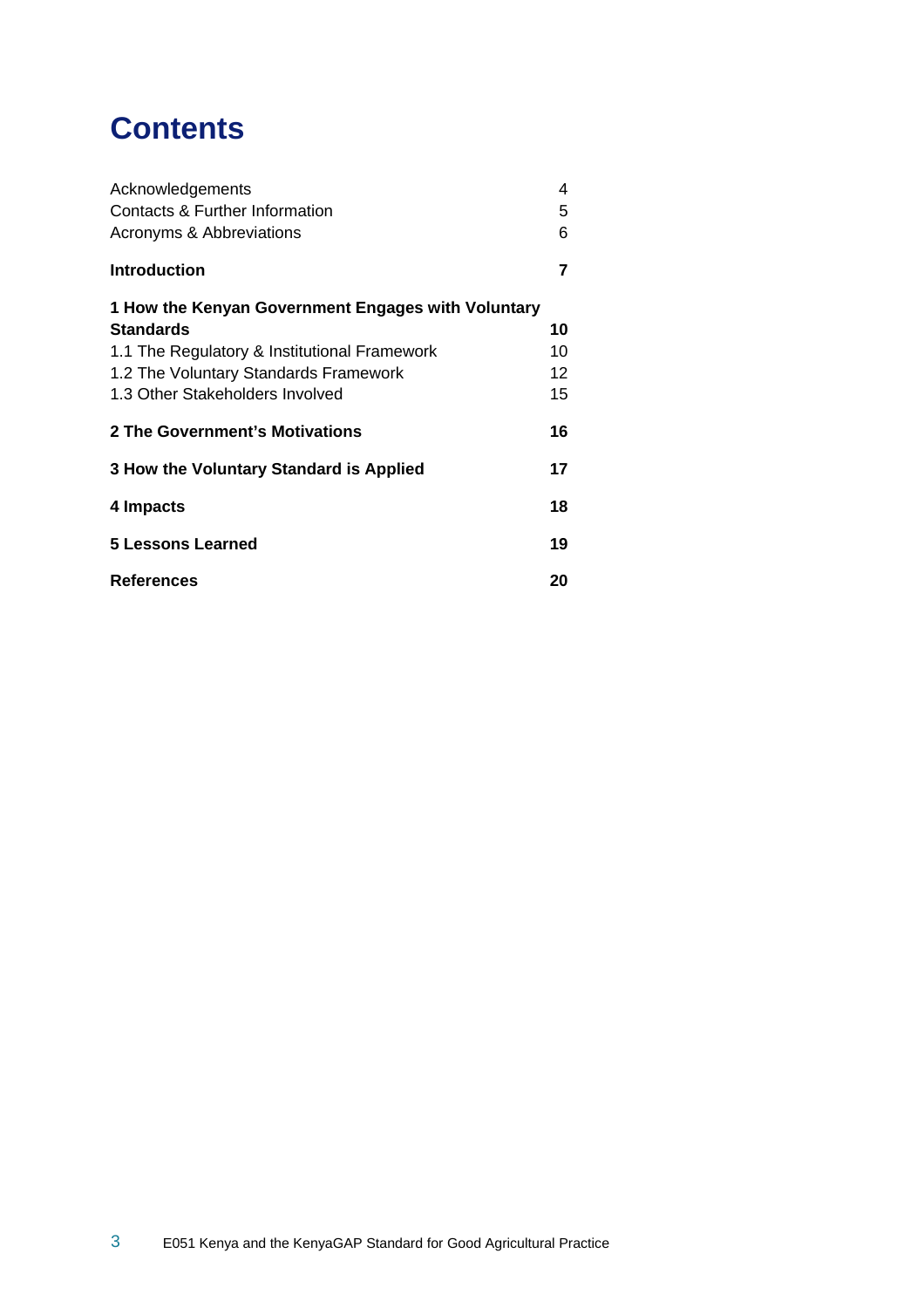## **Acknowledgements**

This case study could not have been written without the kind help and contributions from many people.

In particular, I would like to thank Chagema Kedera, Director, Kenya Plant Health Inspectorate Service (KEPHIS); Steve New and Timothy Mwangi, USAID Kenya Horticultural Development Programme for being available for interview and reviewing earlier versions of this case study. Thanks also to Anne Tallontire, Lecturer, Sustainability Research Institute, University of Leeds, UK for providing contacts, reports and being available for interview.

Thanks also to Elizabeth Guttenstein, Policy Director, ISEAL Alliance and Lucy Glover, Communications Manager, ISEAL Alliance for their editorial support. Finally, I would like to thank the project Steering Group members for their feedback on earlier versions of this case study.

Although I received a great deal of help, the responsibility for any errors or fact or interpretation lies with the author.

The material and geographical designations in this report do not imply any opinion whatsoever on the part of the author or ISEAL Alliance or TSPN concerning the legal status of any country, territory, or area, or concerning the delimitation of its frontiers or boundaries.

Christine Carey, Geneva, September 2008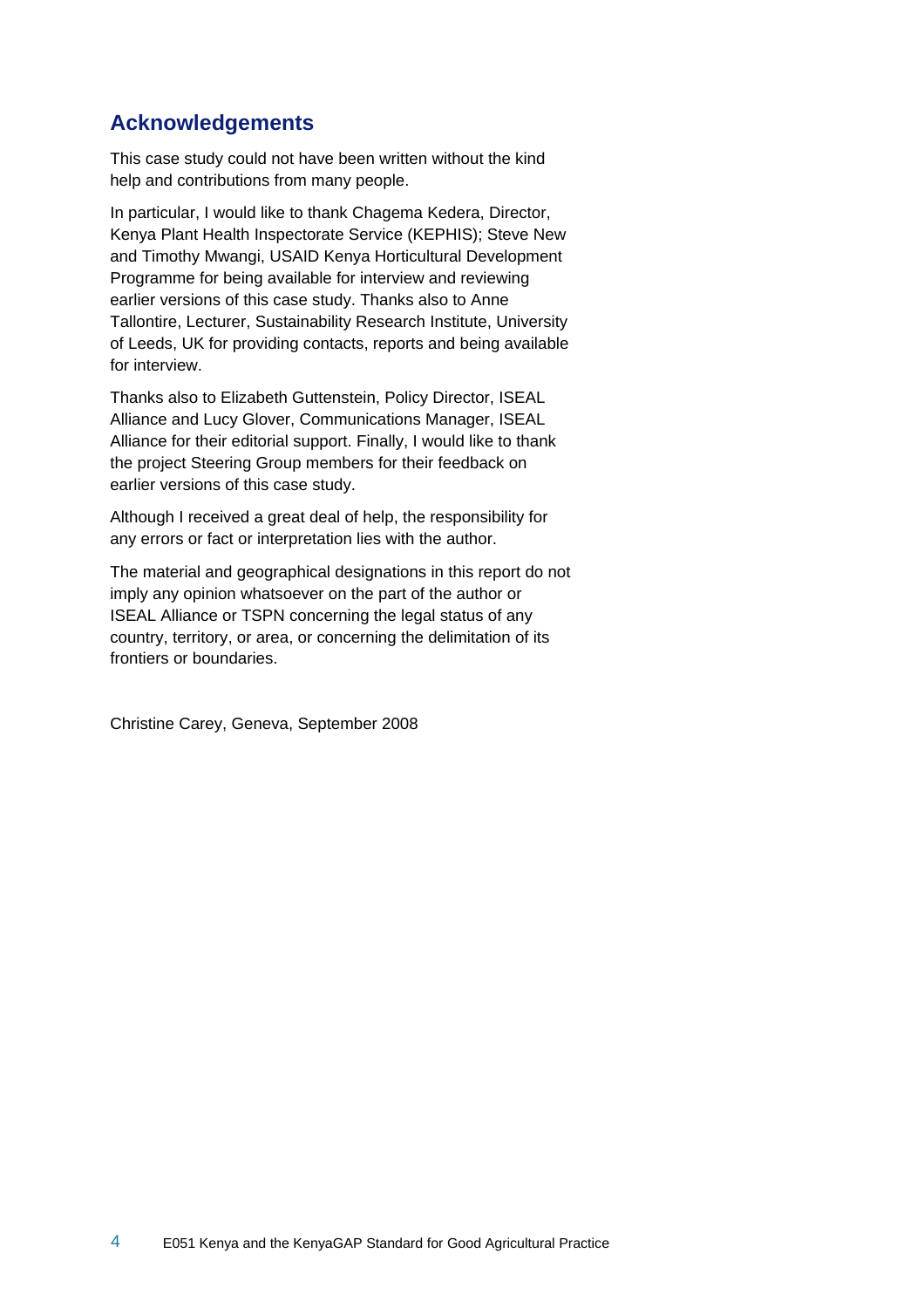## **Contacts & Further Information**

#### **Christine Carey**

1261 Le Vaud, Switzerland Tel: + 41 (0)79 776 4778, christine.carey@iprolink.ch

Lead Researcher, ISEAL-TSPN Governmental Use of Voluntary Standards Project

#### **Chagema J. Kedera**

Director, Kenya Plant Health Inspectorate Service (KEPHIS)

#### **Stephen Mbithi Mwikya**

Chief Executive, Fresh Produce Exporters Association of Kenya (FPEAK)

#### **Elizabeth Guttenstein**

Policy Director, ISEAL Alliance

Oloolua Ridge, Karen, P. O. Box 49592 00100 GPO, Nairobi, Kenya Tel: +254 20 3536171, director@kephis.org www.kephis.org

New Rehema House, 4th Floor, Rhapta Road, Westlands, Nairobi, Kenya Tel+254-20 4451488, chiefexecutive@fpeak.org www.fpeak.org

BP 10008, B 1060 St. Gilles – Stéphanie, Brussels, Belgium Tel: + 32 (0)473 170606, Elizabeth@isealalliance.org www.isealalliance.org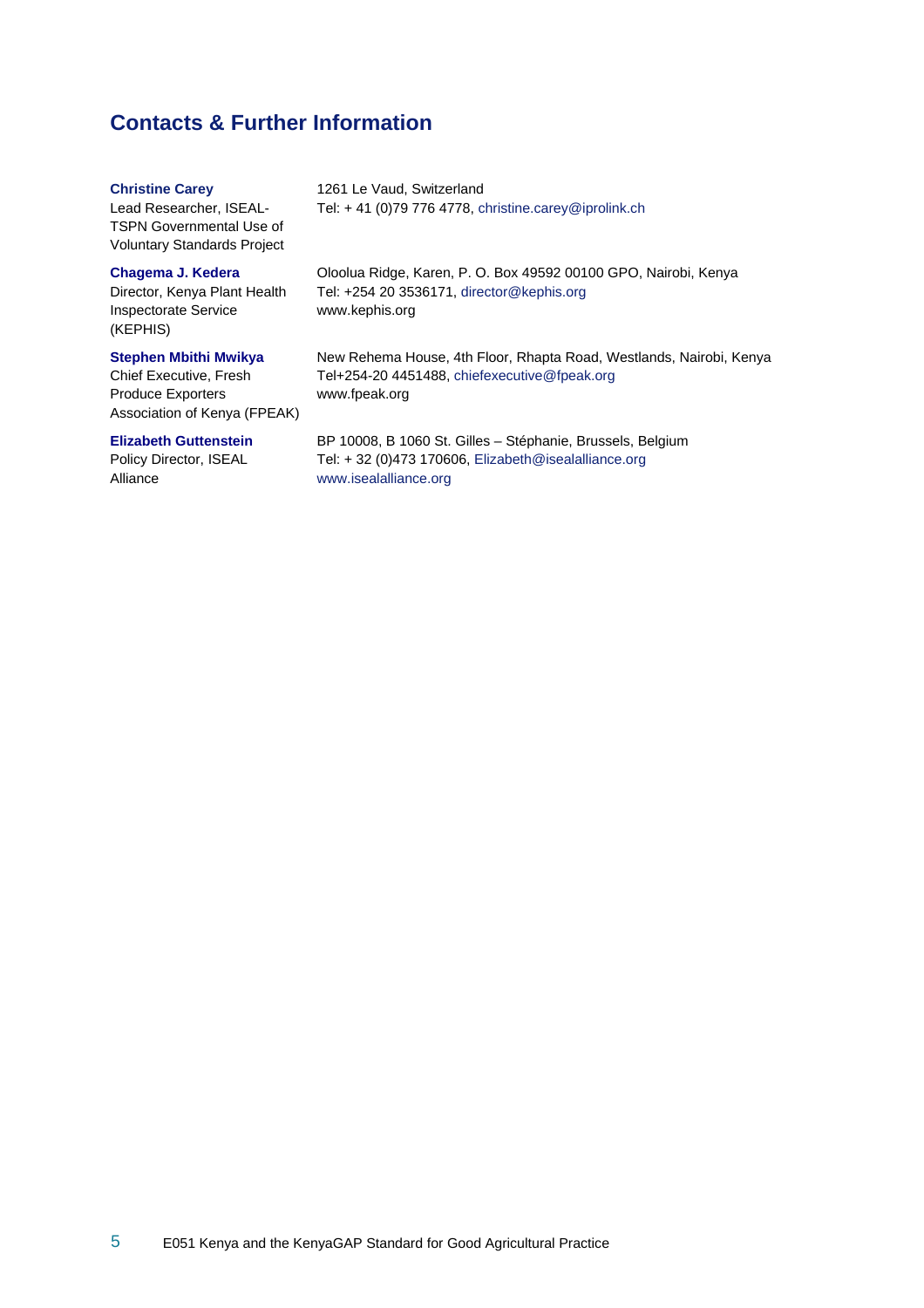## **Acronyms & Abbreviations**

| <b>CITES</b>     | Convention on International Trade in<br>Endangered Species of Wild Fauna and Flora         |
|------------------|--------------------------------------------------------------------------------------------|
| <b>DFID</b>      | Department for International Development of<br>the U.K.                                    |
| EU               | European Union                                                                             |
| EurepGAP         | European Retailers Protocol for Good<br><b>Agricultural Practice</b>                       |
| <b>FAO</b>       | Food and Agriculture Organization of the<br><b>United Nations</b>                          |
| <b>FAOSTAT</b>   | Food and Agriculture Organization of the<br>United Nations statistical database            |
| <b>FPEAK</b>     | Fresh Produce Exporters Association of Kenya                                               |
| GAP              | <b>Good Agricultural Practice</b>                                                          |
| <b>GLOBALGAP</b> | Global Protocol for Good Agricultural Practice                                             |
| <b>GTZ</b>       | Gesellschaft für Technische Zusammenarbeit,<br>German international cooperation enterprise |
| <b>ICIPE</b>     | International Centre of Insect Physiology and<br>Ecology                                   |
| <b>ISO</b>       | ISO International Standards Organization                                                   |
| <b>KEBS</b>      | Kenya Bureau of Standards                                                                  |
| KenyaGAP         | Kenya Protocol for Good Agricultural Practice                                              |
| <b>KEPHIS</b>    | Kenya Plant Health Inspectorate Service                                                    |
| <b>KHDP</b>      | Kenya Horticultural Development Programme                                                  |
| <b>MRL</b>       | Maximum residue level                                                                      |
| <b>PPP</b>       | <b>Plant Protection Product</b>                                                            |
| QMS              | <b>Quality Management Systems</b>                                                          |
| <b>USAID</b>     | United States Agency for International<br>Development                                      |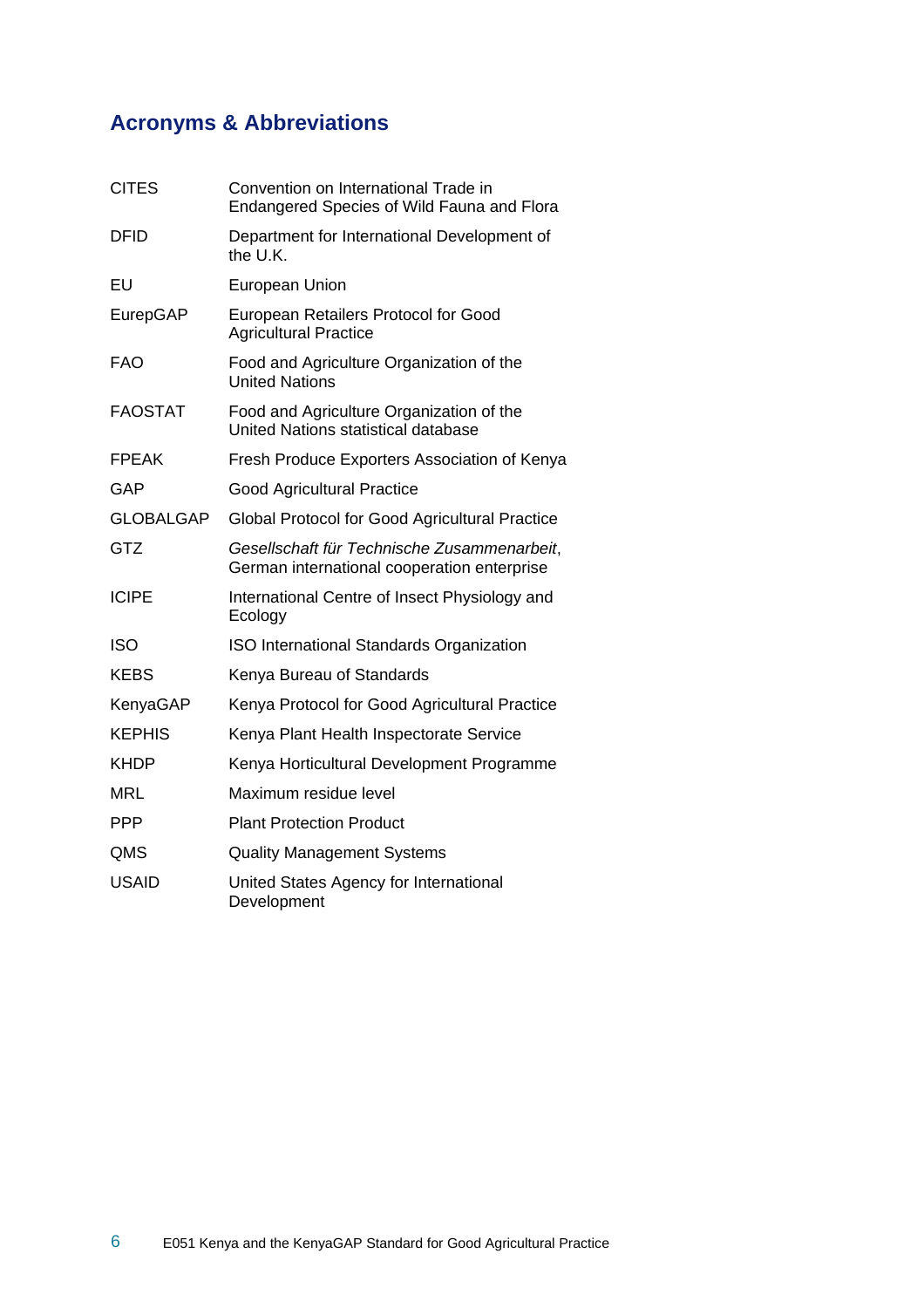# **Introduction**

Horticultural production<sup>1</sup> can play a fundamental role in poverty alleviation<sup>2</sup> and contribute to delivering the eight United Nations Millennium Development Goals (MDGs)<sup>3</sup>. Exports of horticultural produce can earn significant income for small scale producers in developing countries who have access to overseas markets<sup>4</sup>. They can also provide benefits at the macroeconomic level to developing countries through valuable foreign exchange earnings and strengthening of their balance of trade. The support services needed to export horticultural produce can also stimulate improvements in rural transport infrastructure and services provision, and thus strengthen a region's rural development<sup>5</sup>.

The stringent and complex requirements of the horticultural compliance framework of the European Union (EU) were developed to ensure food safety, protect workers' health and the environment. The impact of these requirements filters all the way down the supply chain, to small-scale horticultural producers across the developing world who seek to export to the EU.

#### **Examples of EU Horticultural Legislation**

European Council Directive EC 29/2000 **on protective measures against the introduction into the Community of organisms harmful to plants or plant products and against their spread within the Community** 

European Commission Regulation N°1148/2001 **on checks on conformity to the marketing standards applicable to fresh fruit and vegetables** 

European Council Directive EC 178/2002 **laying down the general principles and requirements of food law, establishing the European Food Safety Authority and laying down procedures in matters of food safety** 

European Council Directive EC 396/2005 **on maximum residue levels of pesticides in or on food and feed of plant and animal origin and amending Council Directive 91/414/EEC.** 

 $1$  Horticulture: the art of garden cultivation (Concise Oxford Dictionary). In commercial production, horticulture generally refers to the small-scale of production compared to agriculture, usually on a larger scale, cultivating dedicated fields as well as, at times, rearing livestock

 $2$  See for example: Weinberger and Lumpkin (2005) page 11 and Pesticides Initiative Program (2007) page 1

<sup>3</sup> www.un.org/millenniumgoals

<sup>&</sup>lt;sup>4</sup> Cooper, J. and Graffham, A. (2007) page 1

 $<sup>5</sup>$  IIED and NRI (2008) page 1</sup>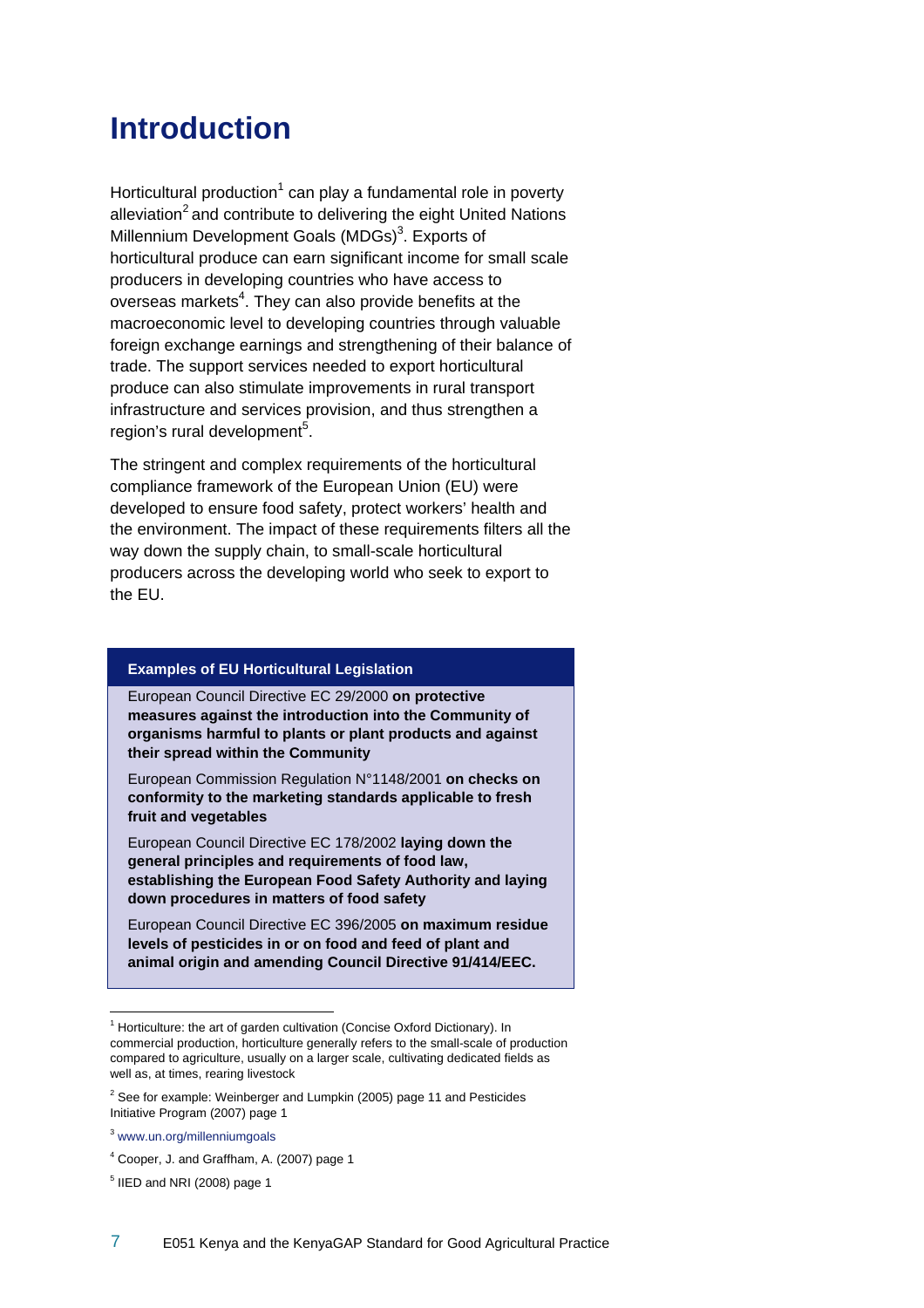In addition to EU legislation, retailers, wholesalers and service companies commonly require suppliers be in compliance with private voluntary standards such as those developed by the British Retail Consortium (BRC) $^6$  and GLOBALGAP<sup>7</sup>.

In Europe, private voluntary food safety standards began to emerge in the early 1990s, when the European agricultural sector was faced with an increasing number of food safety and environmental concerns related to food production, such as Bovine Spongiform Encephalopathy (BSE) or 'mad cow disease' in cattle, *Escherichia coli* more commonly known as 'Ecoli' in contaminated poultry or fresh vegetables, blue tongue virus (BTV) in livestock, and genetically modified organisms or 'GM foods'. These concerns, and the strong reactions from consumers, NGOs and governments alike, drove the development of GLOBALGAP.

GLOBALGAP was founded in 1997 for and by European retailers with the aim of establishing one global reference standard for Good Agricultural Practice (G.A.P.) with different product applications applicable to various agricultural sectors. The GLOBALGAP standard is a pre-farm-gate standard, which means that it addressed the process of production until the product leaves the farm. It is a business-to-business label not directly visible to consumers<sup>8</sup>.

European retailers sell produce that is grown both in Europe and imported from third countries, and have come to require the same GLOBALGAP standards from all their producers, regardless of their location. This has at times created tensions in developing countries where the standards may have been perceived to act as a barrier to access the European market. In Kenya however, the horticultural sector<sup>9</sup> viewed GLOBALGAP as an opportunity to coalesce and strengthen itself.

Kenya has significant trade links with the EU. Horticulture is the leading agricultural export sub-sector and one of Kenya's top three foreign export earning industries<sup>10</sup>. In 2007, Kenya exported over 403,000 tons of horticultural produce valued in

 $6$  The British Retail Consortium developed and introduced the BRC Food and Technical standard to be used to evaluate manufacturers of retailers own brand food products. www.brc.org.uk/standards/default.asp

 $7$  GlobalGAP, formerly known as EurepGAP, changed its name in 2007. In this report the name GlobalGAP will be used irrespective of date of event described

<sup>&</sup>lt;sup>8</sup> www.globalgap.org/cms/front\_content.php?idcat=2

 $9$  Kenya's horticultural sector produces fresh fruit and vegetables and cut flowers. The main flowers exported from Kenya include roses (*Rosa*), carnations (*Dianthus*), statice (*Statice*) and alstromeria (*Alstromeria*). The main vegetable exports are French beans (*Phaselus*), followed by snow peas (*Pisum*), and increasingly Asian vegetables such as chillies (*Capsicum*), aubergines (*Solanum*) and okra (*Abelmoschus*). The most important fruit exports are mangoes (*Mangifera*), avocadoes (*Persea*) and passion fruit (*Passiflor*)

 $10$  USAID – KHDP (2008) page 1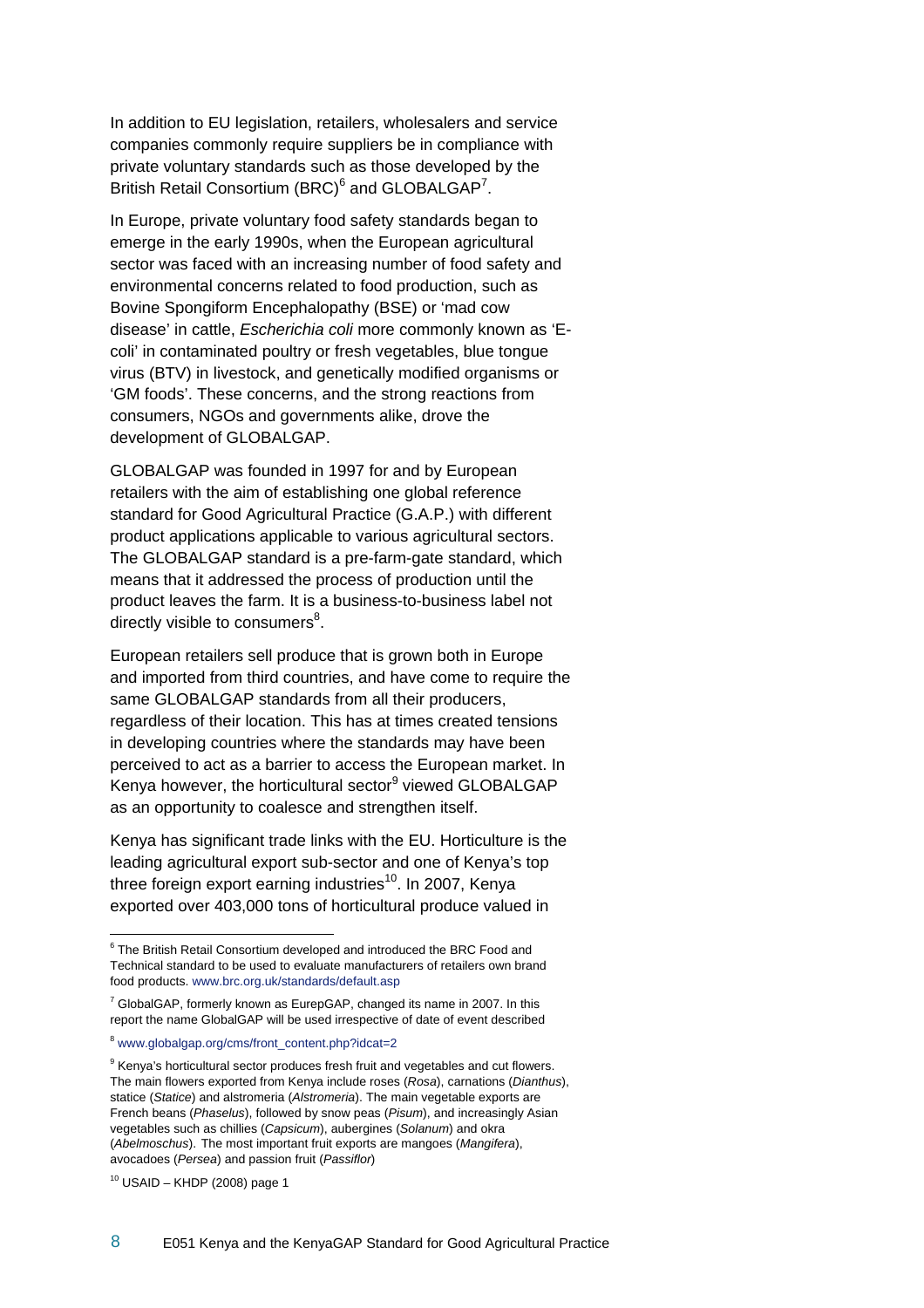excess of 57 billion Kenyan Shillings  $(KES)^{11}$ , of which over 95 percent was exported to the  $EU^{12}$ .

Recognising the growth in international regulatory and voluntary requirements for agricultural products, and the significant role of horticultural exports to the Kenyan economy, a consortium of public and private organisations decided to 'take ownership' of Kenya's horticulture sector and develop their own voluntary standards.

In 2007, KenyaGAP was launched and became the first standard in Africa, benchmarked to the internationally recognised GLOBALGAP standard for fruit, vegetables and flowers.

- **>** How did this come about?
- **>** What motivated the Government of Kenya to decide to facilitate the development of a voluntary standard?
- **>** What has the impact been?
- **>** And finally what can other governments and standards organisations learn from the Kenya's experiences?

The Kenyan case study is based on research and interviews conducted in July and September 2008 and a survey of published and unpublished literature. This case study does not claim to be comprehensive but aims to summarise key events that have unfolded over the past few years to provide insight into the research questions on governmental use of voluntary standards.

<sup>&</sup>lt;sup>11</sup> Kenyan Schillings, KES 57 billion = USD 900 million at time of writing

 $12$  KEPHIS (2008) page 1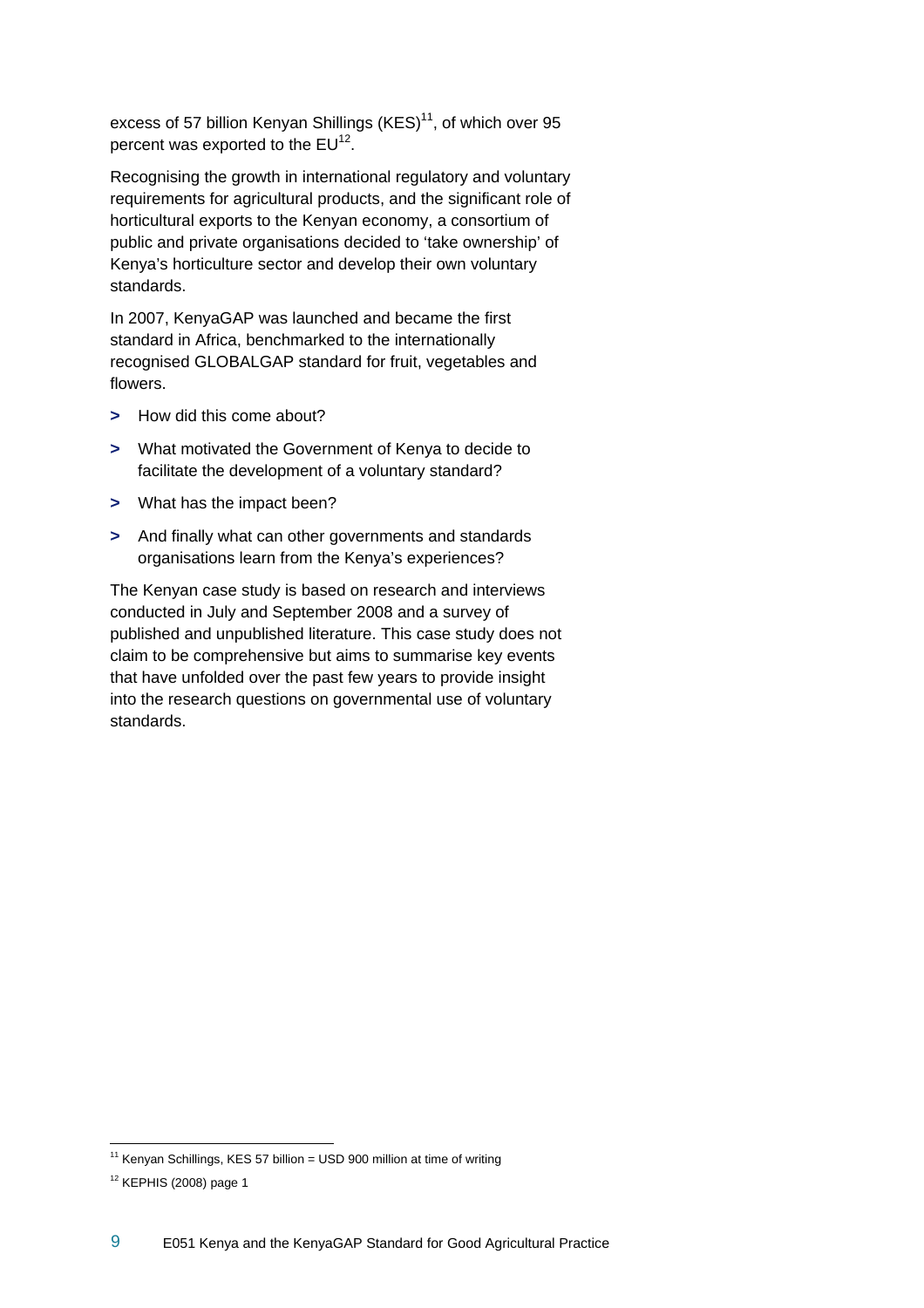# **1 How the Kenyan Government Engages with Voluntary Standards**



#### **Key Messages**

**>** The Kenyan government facilitated the development of the KenyaGAP voluntary standard by establishing the National Task Force on Horticulture, which operated though multistakeholder consultation to improve public-private sectors collaboration

## **1.1 The Regulatory & Institutional Framework**

The agricultural sector employs some 75 percent of Kenya's workforce and is the engine of the national economy. Between 1987 and 1993, after a prolonged drought and a series of market liberalisation policies that removed agricultural subsidies, Kenya's agricultural sector fell into serious decline. To address this, the Government of Mwai Kibaki launched the *Economic Recovery Strategy for Wealth and Employment Creation* which, between 2003 and 2007, largely focused on supporting agriculture.

Within the framework of the national Economic Recovery Strategy, in 2004 the Kenyan Ministry of Agriculture unveiled a *Strategy for the Revitalisation of Agriculture* (2004 - 2014) with the vision to "*transform Kenya's agriculture into a profitable,*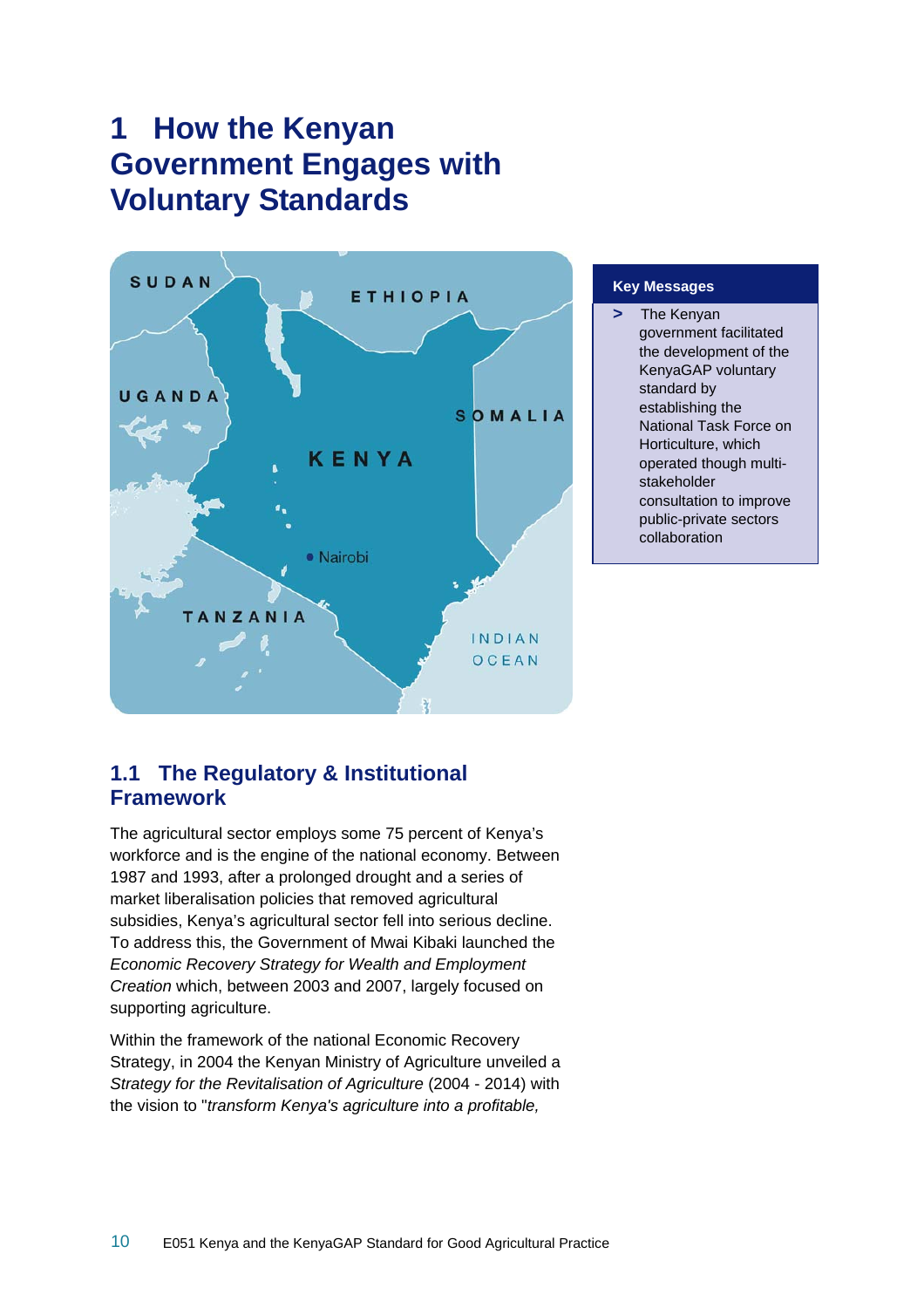*commercially oriented and internationally competitive economic activity*13".

The objectives of Kenya's strategy were to focus on increasing production and income levels especially for small-scale producers; increasing food security and equity; placing an emphasis on irrigation to improve stability in agricultural output; commercialisation and intensification of production especially among scall-scale producers; participatory policy formulation; and environmental sustainability.

When the KenyaGAP development process was launched, the Kenyan Ministry of Agriculture, Kenya Plant Health Inspectorate Service (KEPHIS) and the Kenya Bureau of Standards (KEBS) were the main government departments to become involved. Whilst the legislative framework was not adapted to directly reference the KenyaGAP standard, the government provided information, technical expertise and nominal support to the KenyaGAP development process. "*The government's role was to mobilise the key players to participate in the development of the [KenyaGAP] standard*14." as they facilitated and mobilised the participation of relevant stakeholders by setting-up and running the private-public sector initiative, the National Task Force on Horticulture.

A precursor of the National Task Force on Horticulture had been in place since 2002, as national Maximum Residue Level (MRL) Steering Committee with a focus on managing plant protection products (PPP) residue limits on horticultural produce in line with export market requirements. In 2004 it was renamed to reflect its broadening remit and multi-stakeholder approach. Its members include public bodies, exporters, growers associations, and the international donor community.

### **Kenya Plant Health Inspectorate Service (KEPHIS)**

KEPHIS was established in 1996 as a state corporation, and sits within the Ministry of Agriculture. Its main role is to monitor and regulate the prevention of plant pests, diseases and noxious weeds entering into Kenya. KEPHIS is responsible for implementing the phytosanitary measures of the International Plant Protection Convention (IPPC) and World Trade Organisation's Sanitary & Phytosanitary agreement (WTO – SPS).

Kenya's Plant Protection Act (CAP 324), the Suppression of Noxious Weeds Act (CAP 325) and the Agricultural Produce

 $13$  New African (July 2007) Wanjoh Kabukuru page 1

<sup>14</sup> Personal communication: Dr Chagema Kedera 14 July 2008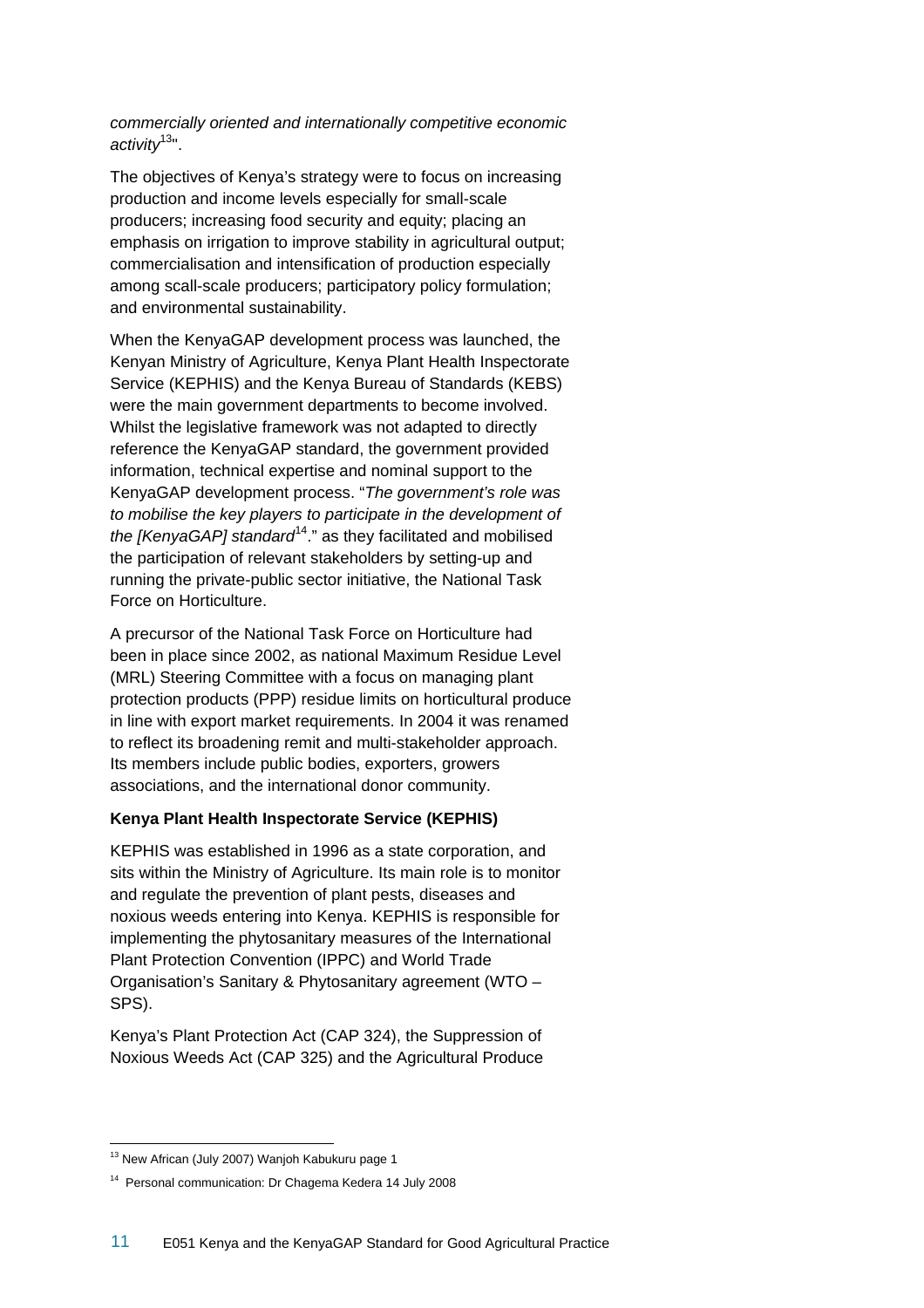(Export) Act (Cap 319) provide the legal framework through which KEPHIS carries out its regulatory duties<sup>15</sup>.

KEPHIS is a member of the National Task Force on Horticulture and at the time of writing Dr. Chagema Kedera the Managing Director of KEPHIS and the Chairperson of the National Task Force on Horticulture.

#### **Kenyan Bureau of Standards (KEBS)**

KEBS is housed within the Ministry of Trade and Industry, and is also a member of the National Task Force on Horticulture to which it provided technical and training expertise.

In 2007, KEBS signed an agreement with the Fresh Produce Exporters Association of Kenya (FPEAK) and the Kenya Flower Council (KFC) to promote standardisation and quality assurance activities to assure the quality of goods from the florihorticultural sector. The objective of the agreement is to support farmers to adapt and embrace the KenyaGAP standard, with the ultimate aim of securing expanded markets for Kenyan horticultural produce. KEBS has stated that: "*it will plough back 25 percent of the Standard Levy collected from this sector to improve their quality audit system (increase competence) thus increase competitiveness of Kenyan exports<sup>16</sup>*".

## **1.2 The Voluntary Standards Framework**

#### **GLOBALGAP**

GLOBALGAP was founded in 1997 for and by European retailers with the aim of establishing one global reference standard for Good Agricultural Practice (G.A.P.). Today, GLOBALGAP members include retailers, producers/farmers and associate members from the input and service side of agriculture.

The GLOBALGAP standard is a pre-farm-gate standard, which means that it addresses the process of production until the product leaves the farm. It is based on the principles of risk prevention, risk analysis and HACCP<sup>17</sup>. Environmental sustainability focuses on Integrated Pest Management (IPM) and Integrated Crop Management (ICM).

The GLOBALGAP standard is described as a single integrated standard with modular applications covering different product

<sup>&</sup>lt;sup>15</sup> www.kephis.org

<sup>16</sup> www.kebs.org

<sup>&</sup>lt;sup>17</sup> (HACCP) Hazard Analysis at Critical Control Points is a systematic preventative approach to food safety and pharmaceutical safety that addresses physical, chemical and biological hazards as a means of prevention rather than finished product inspection.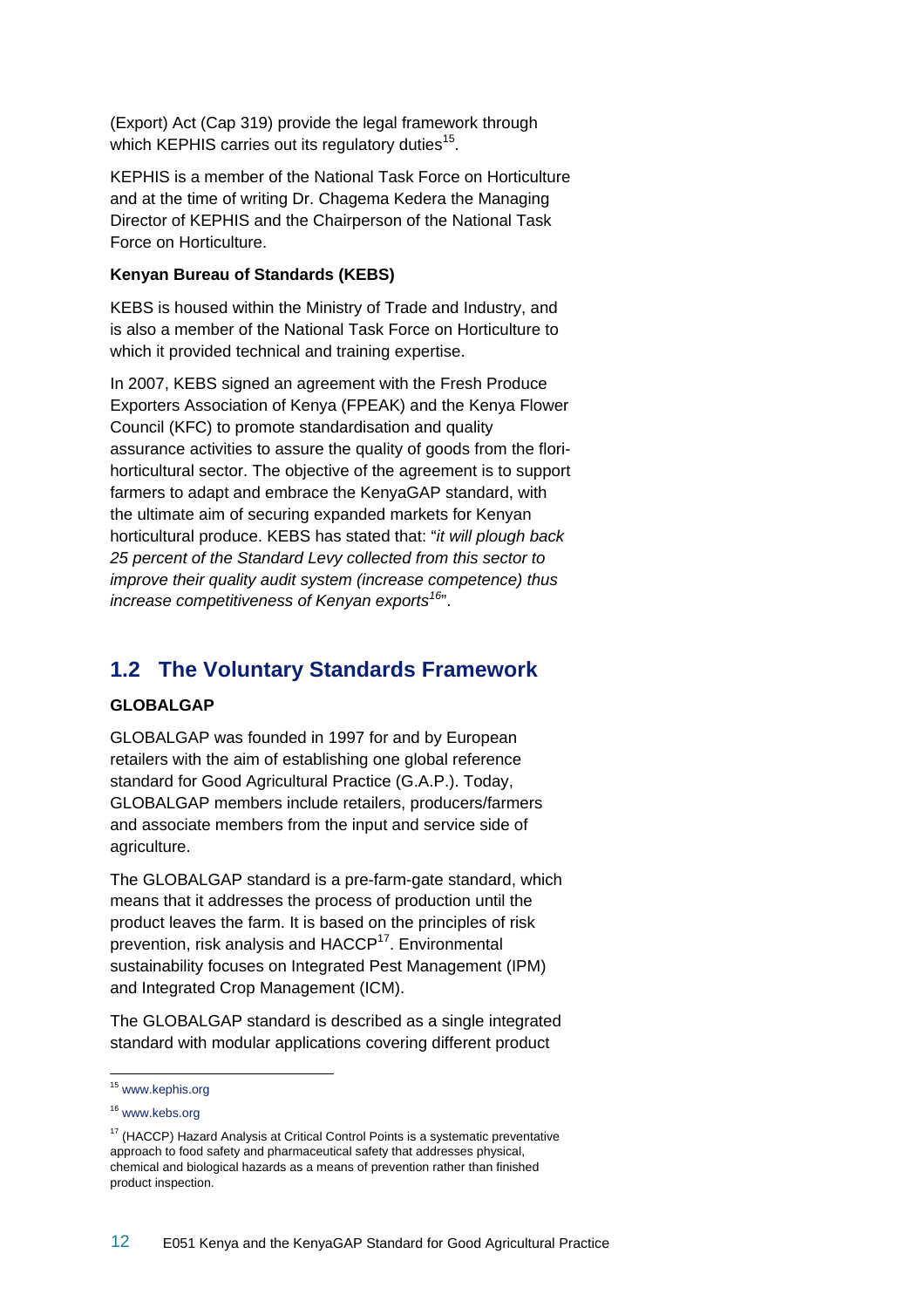groups. The Integrated Farm Assurance Standard covers horticultural crops as well as livestock and aquaculture. Today, it covers over 80.000 certified producers in some 80 countries around the world<sup>18</sup>. It is a business-to-business label not directly visible to consumers.

National Technical Working Groups are GLOBALGAP's link to individual countries and provide a focal point for stakeholders<sup>19</sup>. The KenyaGAP National Technical Working Group was established in 2005. FPEAK, an industry association (see below) provides its secretariat and other members include representatives from KEPHIS and the donor community (DFID and USAID-KHDP).

### **Fresh Produce Exporters Association of Kenya (FPEAK)**

Founded in 1975, FPEAK is a trade association based in Nairobi. It provides a focal point for the fresh produce exporters industry, advocates for a favourable trading environment for its members, and supports and enhances members' ability to comply with international standards. It promotes Kenyan products in international markets and provides members with market and technical information.

FPEAK has been one of the main engines behind the KenyaGAP standards<sup>20</sup>, drawing upon its own Code of Practice adopted in 1996, and the small-scale producer compliance guidelines to benchmark to the FPEAK Code of Practice: "*on standards FPEAK is happy to have KenyaGAP Africa's only comprehensive standard for fruit, vegetables and flowers. We believe that compliance to Standards is the passport to international trade. It is important that our farmers, particularly the small and medium sized producers, produce strictly under the same standard if they are to bulk their produce together to achieve volumes that can be traded collectively for economies of scale. Non-standardized production means no bulking and this could lock out small scale producers from participating in international markets. FPEAK seeks to mobilize KenyaGAP compliance across the country to ensure quality and tradable products*<sup>21</sup>*.*"

### **KenyaGAP**

KenyaGAP was launched in 2007, and is a multi-stakeholder, public-private initiative, managed by FPEAK, to develop national voluntary standards for the Kenyan horticultural sector.

 $\overline{a}$ 

<sup>21</sup> www/fpeak.org/



Kenya Flower Industry at a Horticultural Show Photograph © FPEAK (www.fpeak.org)

<sup>&</sup>lt;sup>18</sup> www.globalgap.org

<sup>19</sup> Gould (2007)

www.agrifoodstandards.net/en/news/global/certifying\_the\_world.html

<sup>&</sup>lt;sup>20</sup> Personal communication: Steve New (KHDP), 15 July 2008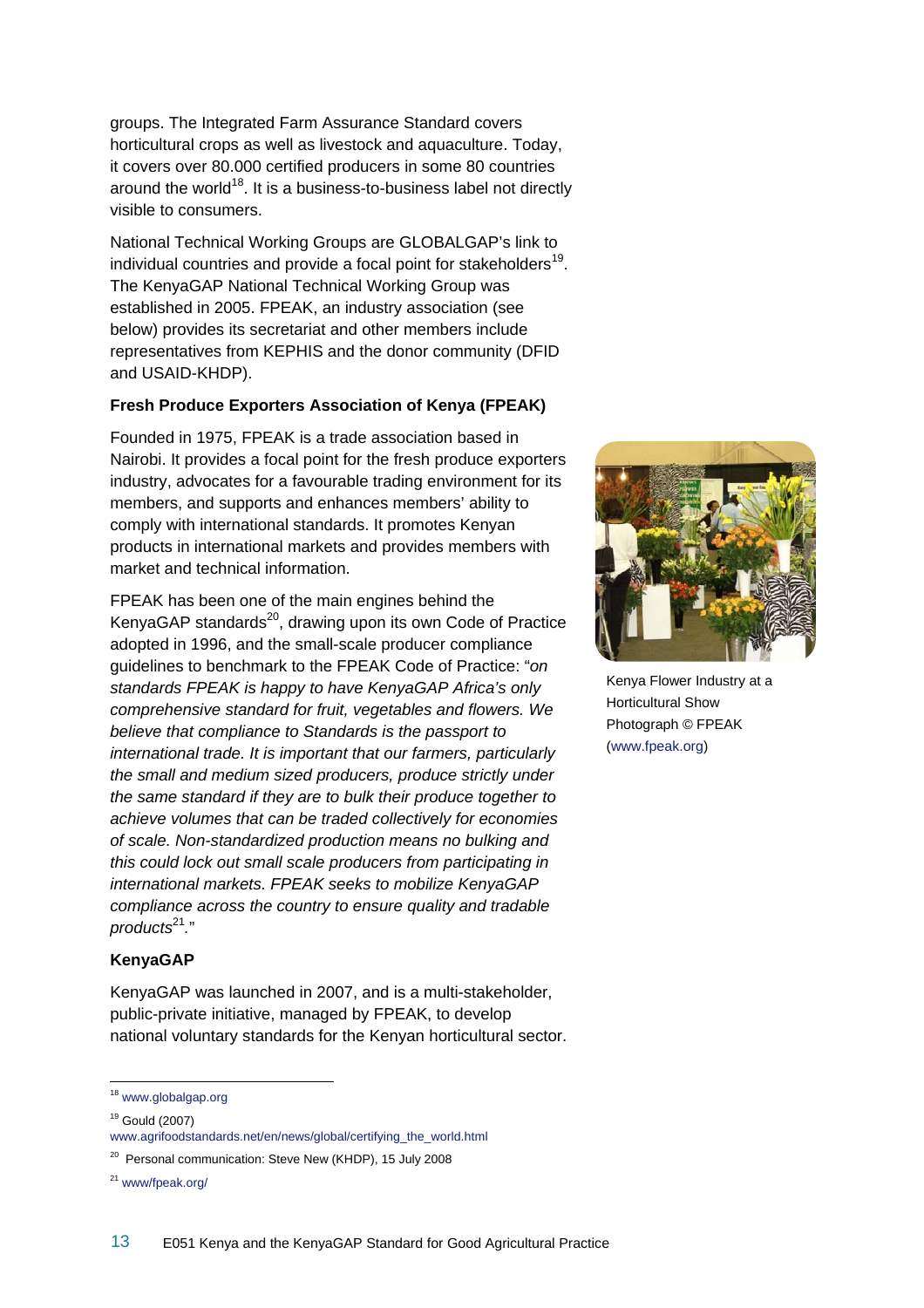KenyaGAP standards were the first in Africa benchmarked to the international GLOBALGAP standard for fruit, vegetables and flowers. To date, two KenyaGAP horticultural standards have been approved as equivalent:

**>** in June 2005, the 7<sup>th</sup> edition of the Kenya Flower Council (KFC) silver standard,

in August 2007, the FPEAK standard for fruit, vegetables and flowers $^{22}$ .

#### **KenyaGAP Development Timeline23**

1996 Launch of 1st edition of the FPEAK Code of Practice

- 1997 Release of 2nd edition of FPEAK Code of Practice
- 2005 Launch of AfriCert (see below)
- 2005 First GLOBALGAP certification of Kenyan small-holders
- 2005 February, 1st meeting of the GLOBALGAP technical working group for developing Kenyan small holder compliance guidelines. Secretariat located at FPEAK
- 2005 February, FPEAK receives approval to initiate a benchmarking
- 2005 July, the Kenya National GLOBALGAP Technical Committee develops a Quality Management Systems (QMS) template with samples of documents and records required to comply with KenyaGAP, in anticipation of the national code being benchmarked to GLOBALGAP
- 2006 August, provisional approval of KenyaGAP benchmarking to GLOBALGAP pending formal accreditation of KenyaGAP trained certification bodies
- 2006 Formal approval of AfriCert to certify to KenyaGAP standards
- 2007 August, KenyaGAP launched as a GLOBALGAP benchmarked standard24

### **AfriCert Limited<sup>25</sup>**

The certification body AfriCert was born out of a 2001 International Centre of Insect Physiology and Ecology (ICIPE) project funded by the German international cooperation enterprise GTZ, to create local certification capacity in East Africa<sup>26</sup>.

 $22$  KenyaGAP Version 1.0 1005, Rev August 2006 was the standard benchmarked

<sup>23</sup> UNCTAD (2008) page 51

<sup>&</sup>lt;sup>24</sup> Personal communication: Steve New (KHDP), 15 July 2008

<sup>25</sup> www.africert.co.ke

<sup>&</sup>lt;sup>26</sup> Munyi, P. and Nyagah, R. (2007) page 2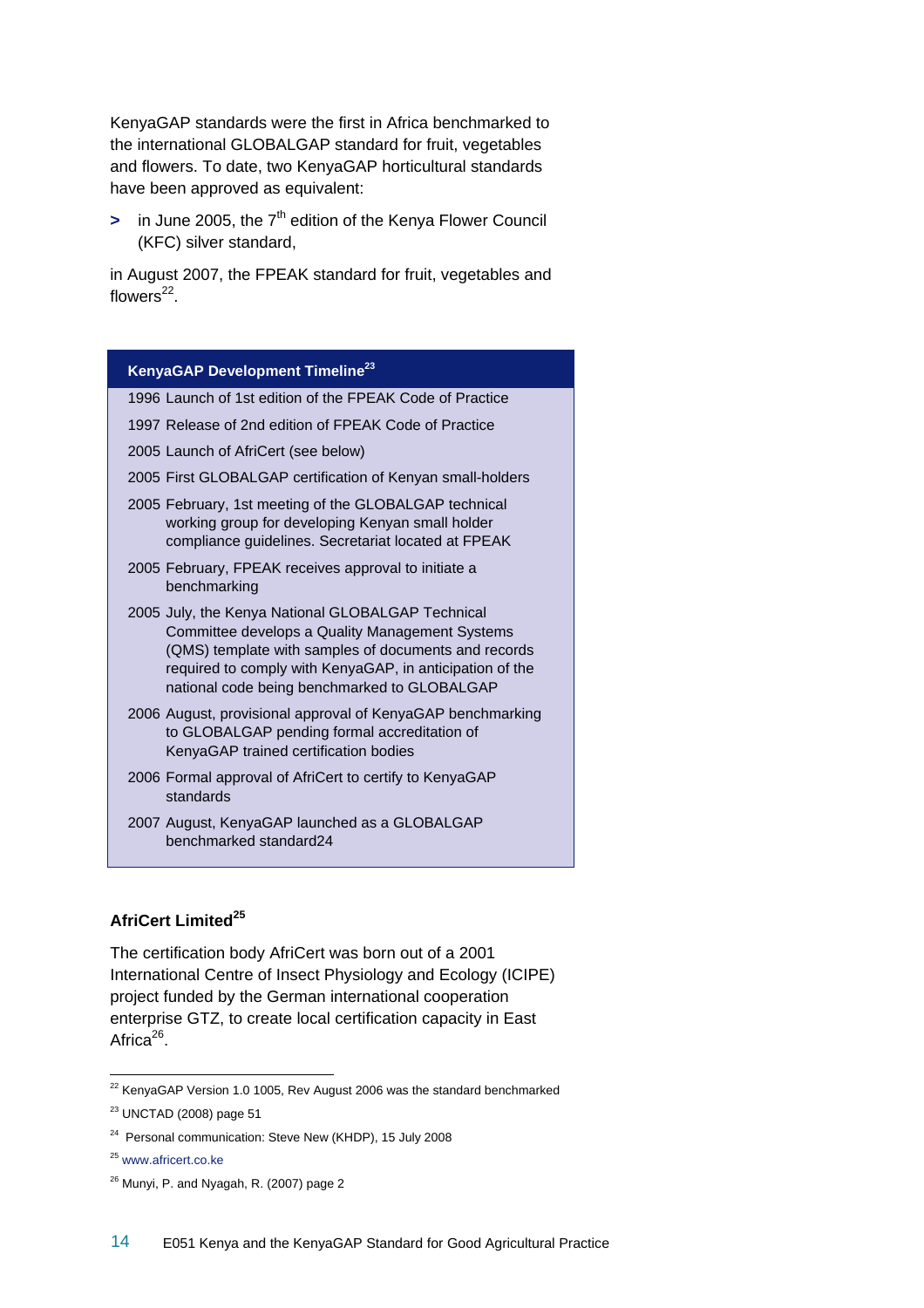AfriCert Ltd. was incorporated in November 2003, and in 2005 after a period of development and training it was launched as the first local certification body in East and Central Africa accredited to the ISO 65 standard $27$ , the internationally recognised norm for best practice for certification bodies.

AfriCert is accredited to certify small-holder farmers groups and individual farms to the KenyaGAP and GLOBALGAP standards for fruits and vegetables and offers support services to farmers including training workshops and GAP analysis. It is an associate member of GLOBALGAP.

AfriCert is also accredited to certify to Utz Kapeh, Starbucks C.A.F.E. Practices, and British Retail Consortium (BRC) standards.

## **1.3 Other Stakeholders Involved**

### **Kenya Horticultural Development Program (KHDP)**

KHDP is a USAID funded project implemented in partnership with the international development consulting firm Fintrac.

Its objective is to increase the incomes of smallholders by helping to secure their employment and production capacity in the horticulture industry. The promotion and implementation of KenyaGAP is a key means for KHDP to achieve this objective, alongside partnerships with the government, grower associations, input suppliers, processors, exporters, research institutions and trade associations.

The KHDP is a member of the KenyaGAP National Technical Working Group, and currently chair the Donor Committee on the National Horticultural Task Force.

The KHDP programme runs for five years, 2003-2008, with a budget of USD 9 million.

 $\overline{a}$  $27$  ISO/IEC Guide 65:1996, General requirements for bodies operating product certification systems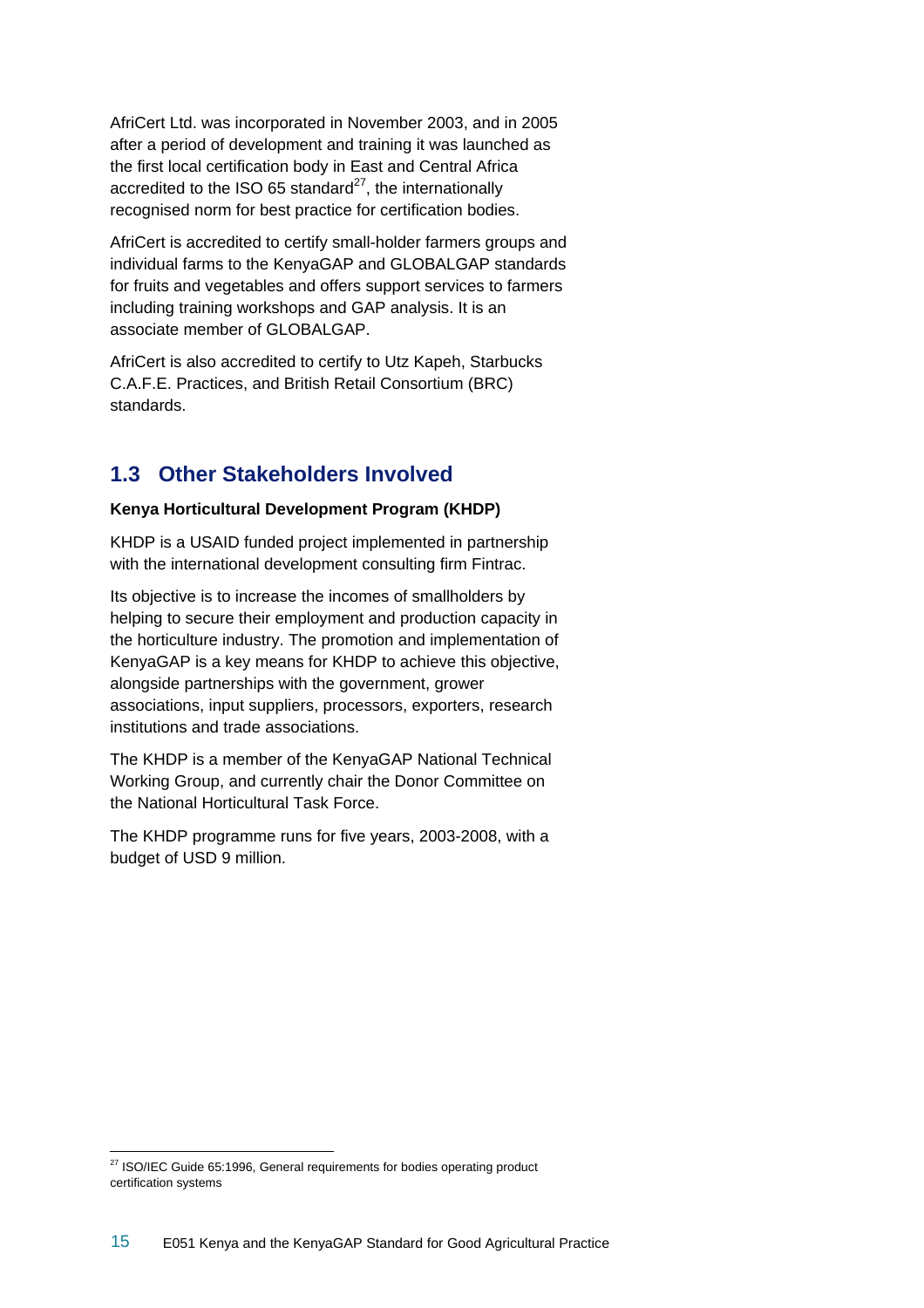# **2 The Government's Motivations**

The Government of Kenya's motivation for facilitating the development of KenyaGAP was to protect and sustain market access for Kenyan horticultural products to high value international markets, especially those in the EU. Market access would be achieved by benchmarking to a credible, internationally recognised standard such as GLOBALGAP.

Export to these markets would in turn provide economic benefits to Kenya's small-scale producers, in the form of secured or even enhanced revenues; whilst achieving broader public policy objectives of poverty alleviation through rural development and employment.

Association with an internationally recognised standard would also help to sustain its international reputation, an important contribution to ensuring world market preference for Kenyan products.

Lastly, the choice of supporting a GLOBALGAP – benchmarking was also favoured for the fact that it would help KenyaGAP address not only good agricultural practice, but also health & safety, environmental and social practices, and help improve these in Kenya.

#### **Key Messages**

- **>** The Government of Kenya believes KenyaGAP benchmarked to the international GLOBALGAP standard will help sustain Kenya's international reputation as a producer of quality products, and thus the market for its products
- **>** It also believes KenyaGAP is an effective tool to improve production, health & safety, environmental and social practices in Kenya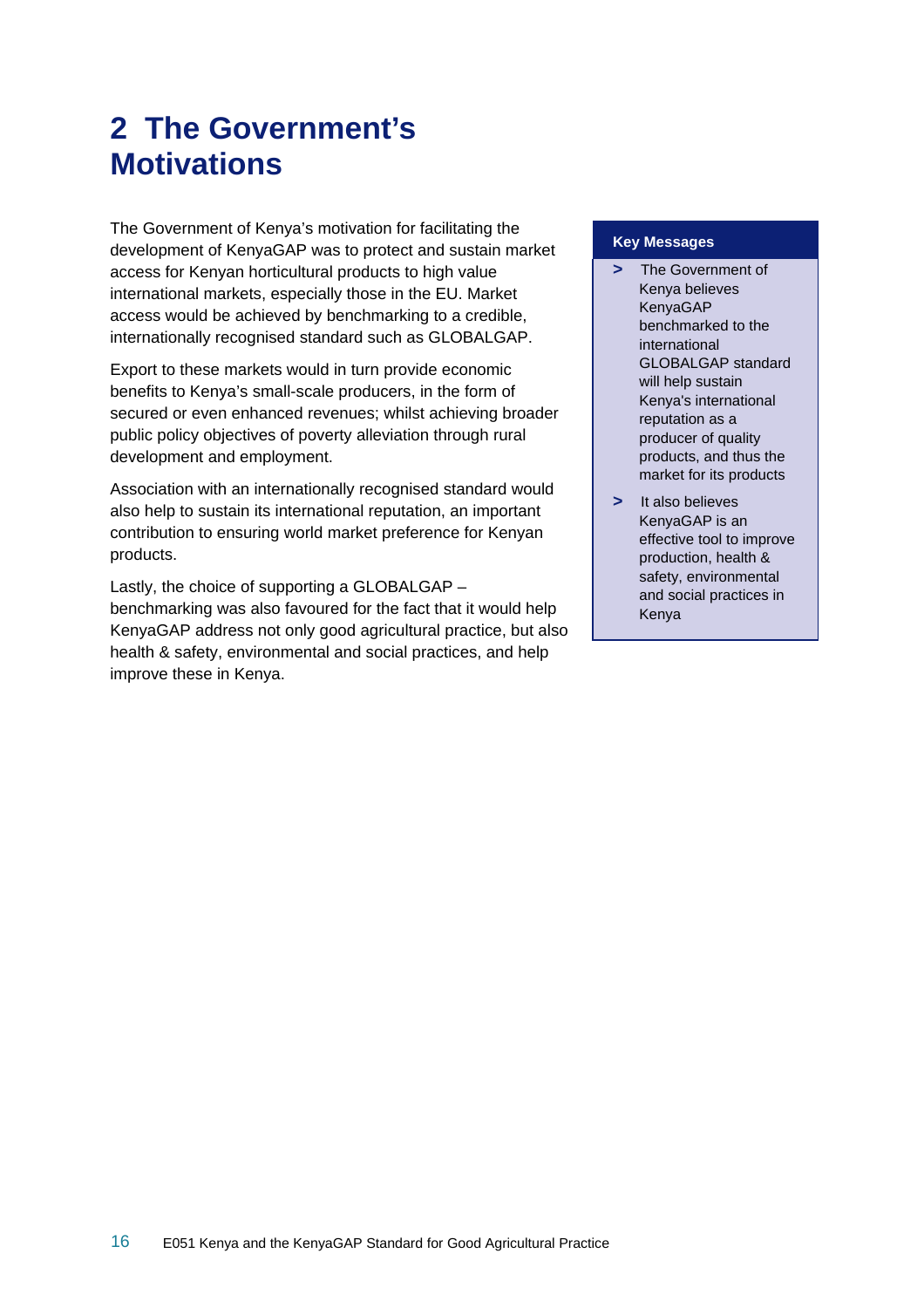# **3 How the Voluntary Standard is Applied**

The KenyaGAP standards can be used by farm companies, individual farmers or farmers-groups. It is applicable to large and small scale growers, who can choose to become certified according to one of the following options:

- 1 Option 1: Individual certification against GLOBALGAP
- 2 Option 2: Group certification against GLOBALGAP
- 3 Option 3: Individual certification against KenyaGAP
- 4 Option 4: Group certification against KenyaGAP

However, in order to apply for certification, applicants must first become members of FPEAK as KenyaGAP is "*restricted for use*  by the Association's members<sup>28</sup>".

Farmers and farmer groups interested in becoming certified to the KenyaGAP standard must apply for a certification audit by an accredited certification body, like AfriCert for horticultural producers against the KenyaGAP Fruit and Vegetables standard. There are also two other KenyaGAP accredited certification bodies in Kenya: Bureau Veritas Kenya Limited and Société Générale de Surveillance (SGS)<sup>29</sup>.

A 2008 UNCTAD report stated that by April 2007 (i.e. before the benchmarking of KenyaGAP was approved), 606 horticultural producers in Kenya had obtained GLOBALGAP certification, of which 575 (94.9 percent) chose Option 2 - Group Certification<sup>30</sup>.

#### **Key Messages**

- **>** Only FPEAK members can apply for KenyaGAP certification, which must be carriedout by an independent accredited certification body
- **>** Farmers may also apply directly for GLOBALGAP certification

<sup>28</sup> www.fpeak.org

<sup>&</sup>lt;sup>29</sup> For further information: www.africert.co.ke, www.bureauveritas.com and www.sgs.com

<sup>30</sup> UNCTAD (2008) page 59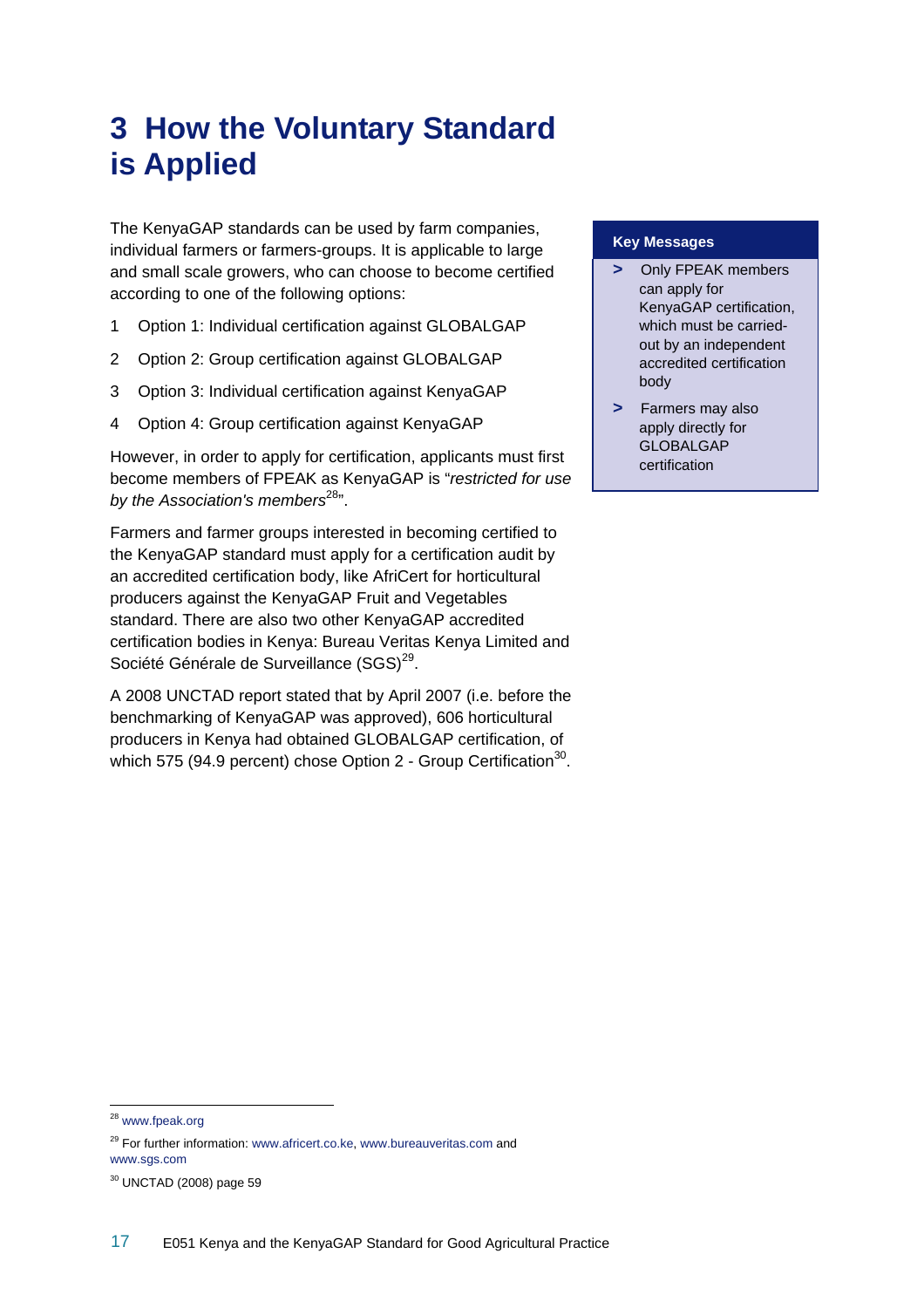# **4 Impacts**

The creation of KenyaGAP and its benchmarking to GLOBALGAP has had several positive impacts on the Kenyan horticultural sector.

The establishment of the first local certification body in East Africa, AfriCert Limited, has not only created new jobs, but importantly helped secure greater access to KenyaGAP and other international standards in the East African region by lowering the cost of access to certification, and consequently to standards. For example, costs are reduced because applicants do not have to pay flight and accommodation expenses for auditors and consultants flown in from abroad. In addition, local inspectors often have a greater understanding of local conditions and ways in which 'control points' and 'compliance criteria' are followed in the region.

The agricultural practices of farmers have also benefited. Increased awareness of the proper use of plant protection products (as required for certification) has improved operators' understanding of how to select pesticides $31$ , how to reduce their contamination risks and exposure to pesticides, as well as up to 40 percent savings on pesticide costs attributable to certification to GLOBALGAP<sup>32</sup>.

Finally, the quality and volume of Kenya's horticultural sector has also benefited. A 2007 USAID report noted benefits to farmers in terms of price premiums and improved negotiation skills<sup>33</sup>. The FAO reported improved crop yields: "Yields were *generally higher and input costs lower as the growing process was better managed*<sup>34</sup>", whilst UNCTAD noted that in Kenya: "*smallholders have already realized benefits such as: improved quality of produce, both for the local and export markets; increases in numbers of employees and acreage under export and local market vegetables; better environmental conservation and management; marketing contracts with major exporters as*  well as considerable savings on the pesticide use<sup>35</sup>".

#### **Key Messages**

- **>** The establishment of a local certification body has been instrumental in ensuring access to KenyaGAP certification
- **>** Evidence of improvements in agricultural practices have been monitored by international donor agencies

 $31$  IIED and NRI (2008) page 26

<sup>32</sup> USAID (2007)

<sup>33</sup> USAID (2007)

<sup>34</sup> UNCTAD (2008) page 60

<sup>35</sup> UNCTAD (2006) page 60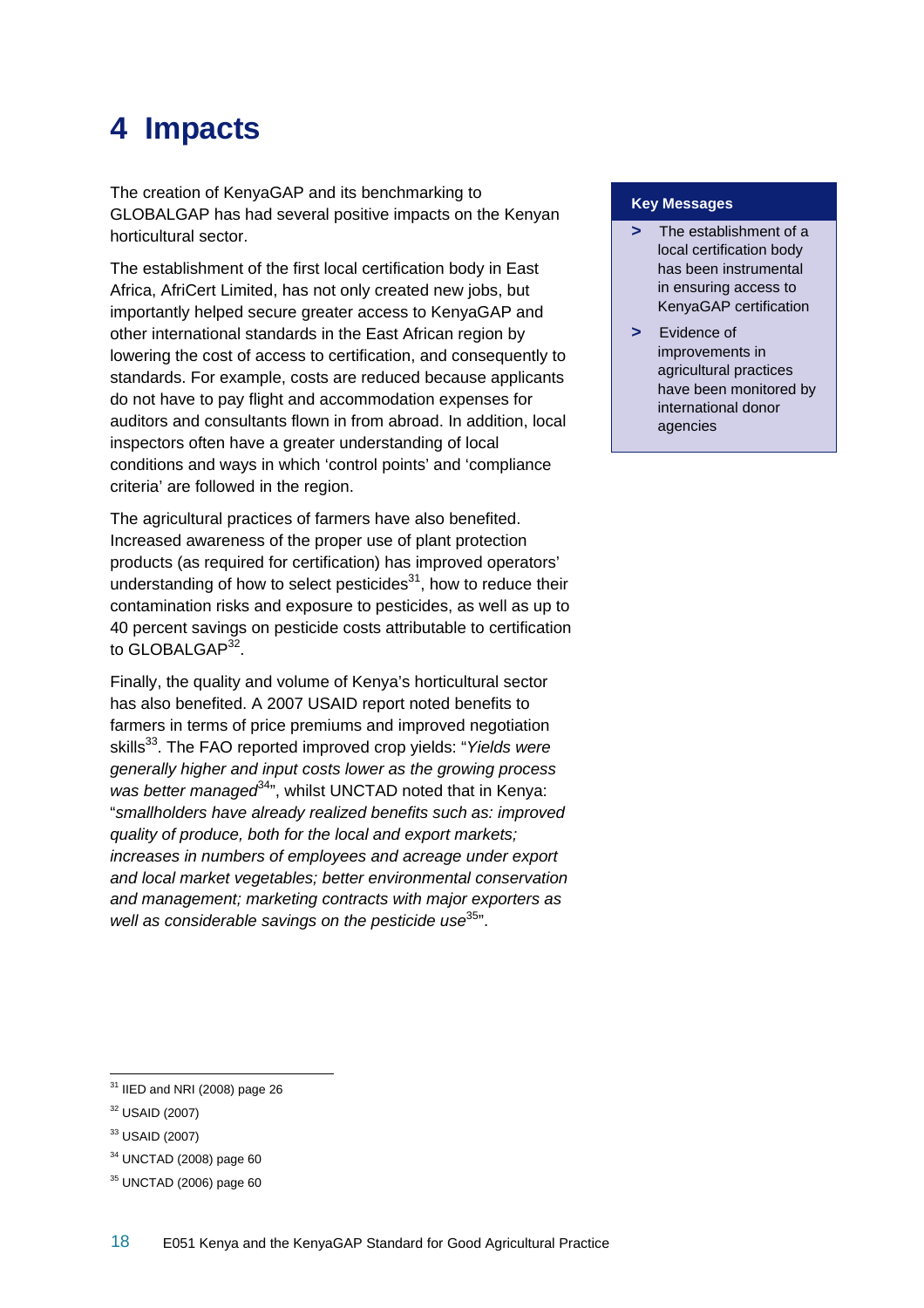# **5 Lessons Learned**

Kenya's experiences provide a number of lessons for other governments and standards organisations to consider.

### **The government's facilitation role**

Ruth Nyagah of AfriCert has observed that in the development of the KenyaGAP standard: "*The Kenyan Government has played a facilitating role, including institutional innovation, extension services, the establishment of standards, fostering an enabling regulatory environment, and helping to build national capacities*…36". This demonstrates not only the success of the government's facilitative role but the numerous and diverse ways in which it was played out.

### **Improved public - private collaboration**

The development of KenyaGAP has also fostered a better public -private collaboration environment especially through the consultative and consensus building model of the National Task Force on Horticulture. The government of Kenya's support and promotion of organisations such as FPEAK has proved fundamentally important because it has helped to strengthen the linkages between farmers and exporters.

### **International organisations have played a leadership role**

Kenya's experience thus far has depended on significant financial support and technical assistance from the donor community The funding has provided for institutional capacity building such as the Kenya Horticultural Development Programme that support producers in their efforts to become certified and with training and market information. Since many of those assisted are low income small scale producers the demand for international donor aid is likely to continue.

Kenya has developed a competitive horticulture industry that has been strengthened by the development and benchmarking of the KenyaGAP standard. This reinforcement of its horticulture sector, the largest contributor to the country's agriculture export earnings $37$  also provides income on which the majority of the country depends.

The government's engagement with private voluntary standards will continue to play an important role in the fresh fruit and vegetable export trade of Kenya.



Kenyan Flower Farm Photograph © C Curt Carnemark / World Bank

<sup>36</sup> UNCTAD (2006) page 61

 $37$  David Kibe (Kenyan Ministry of Planning and National Development) (2007 July) *The Rise and Rise of Agriculture* New African page 1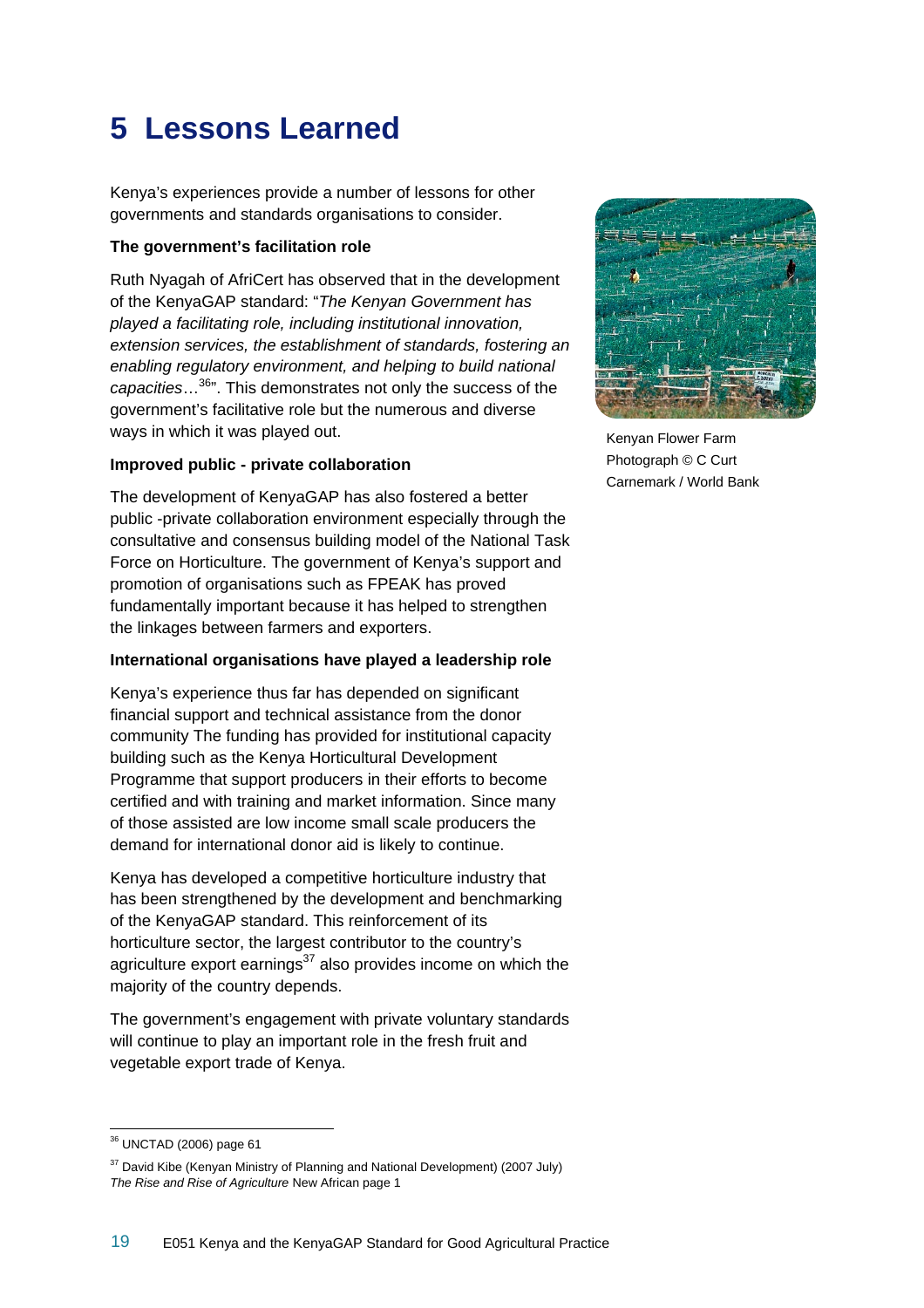# **References**

Cooper, J. and Graffham, A. (2007) *EurepGAP revisions 2007-2008. Implications of Version 3 for small-scale exporters of fresh fruit and vegetables in East Africa*. Fresh Insights n°14, DFID/IIED/NRI. www.agrifoodstandards.net/en/filemanager/active?fid=112

EurepGAP (2007) *Food Quality Schemes in the International Context: KenyaGAP Experiences and Lessons Learnt*. PowerPoint Presentation by Nigel Garbutt GLOBALGAP ec.europa.eu/agriculture/events/qualityconference/garbutt\_en.pdf

Graffham, A. (2006) *EU legal requirements for imports of fruits and vegetables (a suppliers' guide)*. Fresh Insights n°1, DFID/IIED/NRI. www.agrifoodstandards.org

Gould, L. (2007) *Certifying the World*. FreshInfo 16 April 2007 www.agrifoodstandards.net/en/news/global/certifying\_the\_world.html

IIED and NRI (2008) *Small-scale producers and standards in agrifood supply chains. Key Findings and Policy Recommendations*. London, UK. www.agrifoodstandards.net

KEPHIS (2008) *Government and Voluntary Standards: Kenya's Horticulture Sub-Sector – A case study*. Dr Kedera, Nairobi, Kenya

Kigamwa, J. (2007) *Industry Updates*. GAP Bulletin Vol 1 August 2007. National Task Force on Horticulture, Kenya

Munyi, P. and Nyagah, R. (2007) *From Science to Market: Transferring Standards Certification Know-How from ICIPE to AfriCert Ltd.* in Intellectual Property Management in Health and Agricultural Innovation: A Handbook of Best Practices (eds. Krattiger, A., Mahoney, R., Nelson, L. et al.,) MIHR: Oxford, UK and PIPRA, Davis. www.iphandbook.org/handbook/ch17/p20/index\_print.html

OECD-FAO (2008) *Agricultural Outlook 2008-2017*. OECD Paris, France. www.agrioutlook.org/dataoecd/54/15/40715381.pdf

Pesticides Initiative Program (2007) *Agrifood Standards in Focus: PIP on Private Voluntary Standards and Emerging Debates on Food Miles and Carbon*. www.agrifoodstandards.net

Santacoloma, P. (2007) *Institutional Strengthening and Investments needed to comply with EurepGAP in Fresh Fruits and Vegetables. Case Studies from Kenya, South Africa, Chile and Malaysia*. Rural Infrastructure and Agro-Industries Division FAO Presentation to Regional Workshop on GAP and SARD in East and South Africa www.unctad.org/trade\_env/test1/meetings/nairobi2/1\_1\_Institutional%20strengthening%20investments\_FAO\_P% 20Santacoloma.pdf

UNCTAD (2006) *Reflecting National Circumstances and Development Priorities in National Codes on Good Agricultural Practices that can be Benchmarked to EUREPGAP - The Case of Kenya by Ruth Nyagah*. un-tradeenvironment.org/meetings/africa/2006-06-05/documents/Additional%20resources/Paper%202%20- %20UNCTAD%20GAP%20-%20Kenya%20Study%2019-01-06.pdf

UNCTAD (2008) *Private-Sector Standards and National Schemes for Good Agricultural Practices: Implications for Exports of Fresh Fruit and Vegetables from sub-Saharan Africa. Experiences of Ghana, Kenya and Uganda*. United Nations Publication, New York.

University of Nairobi, University of Leeds and Natural Resources Institute (2008) *The Politics of Private Standards Project Brief*. (Formal / grant title: Governance Implications of Private Standards Initiatives in Agri-Food Chains.)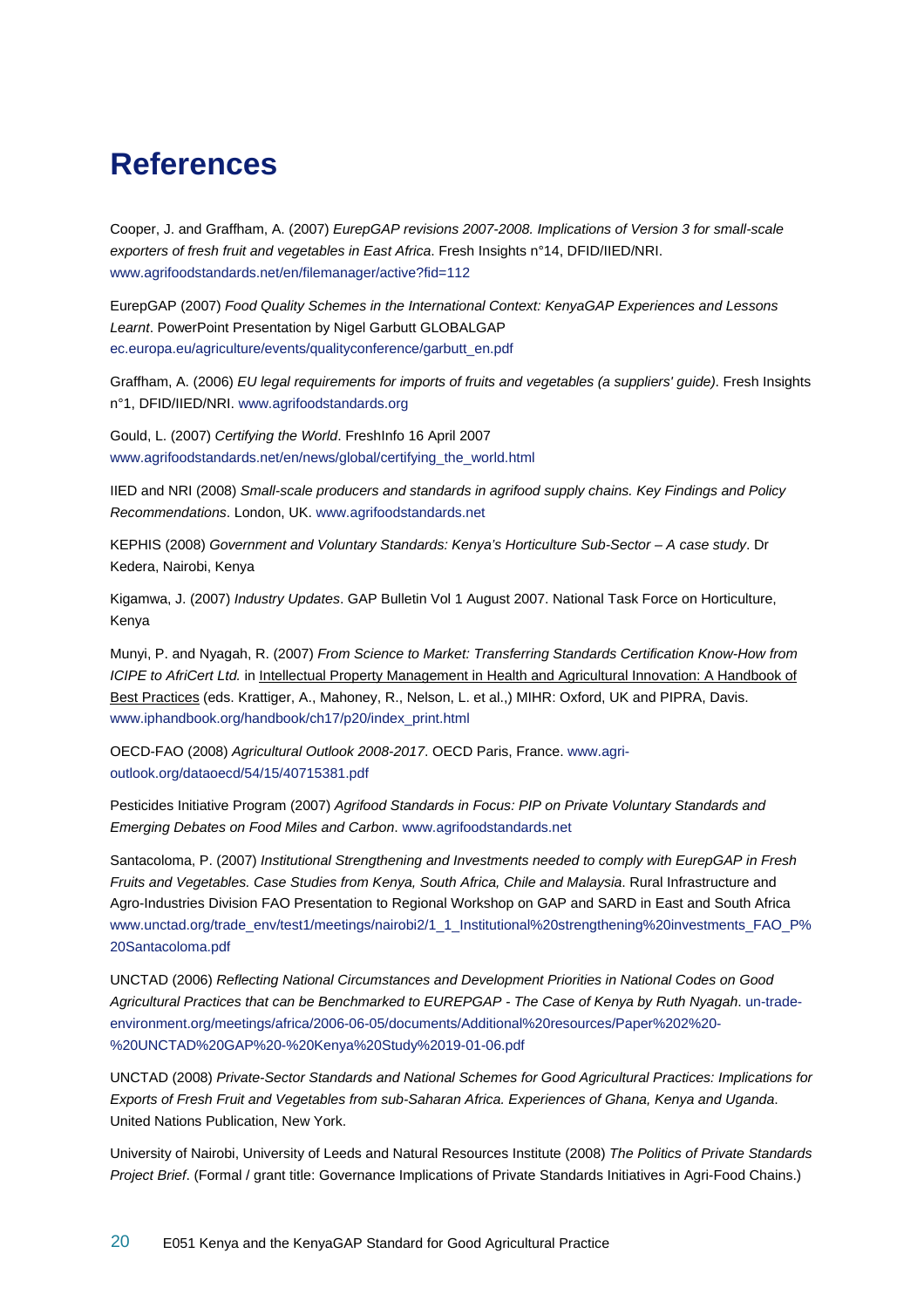Project supported by Economic & Social Research Council (RSRC) and the UK Department for International Development (DFID).

USAID (2007) *GlobalGAP Systematizing Good Agriculture Practices*. USAID training workshop Amman, Jordan October 2007. www.tradestandards.org

USAID – KHDP (2008) USAID – Kenya Horticulture Development Program, Marketing News May/June 2008 www.fintrac.com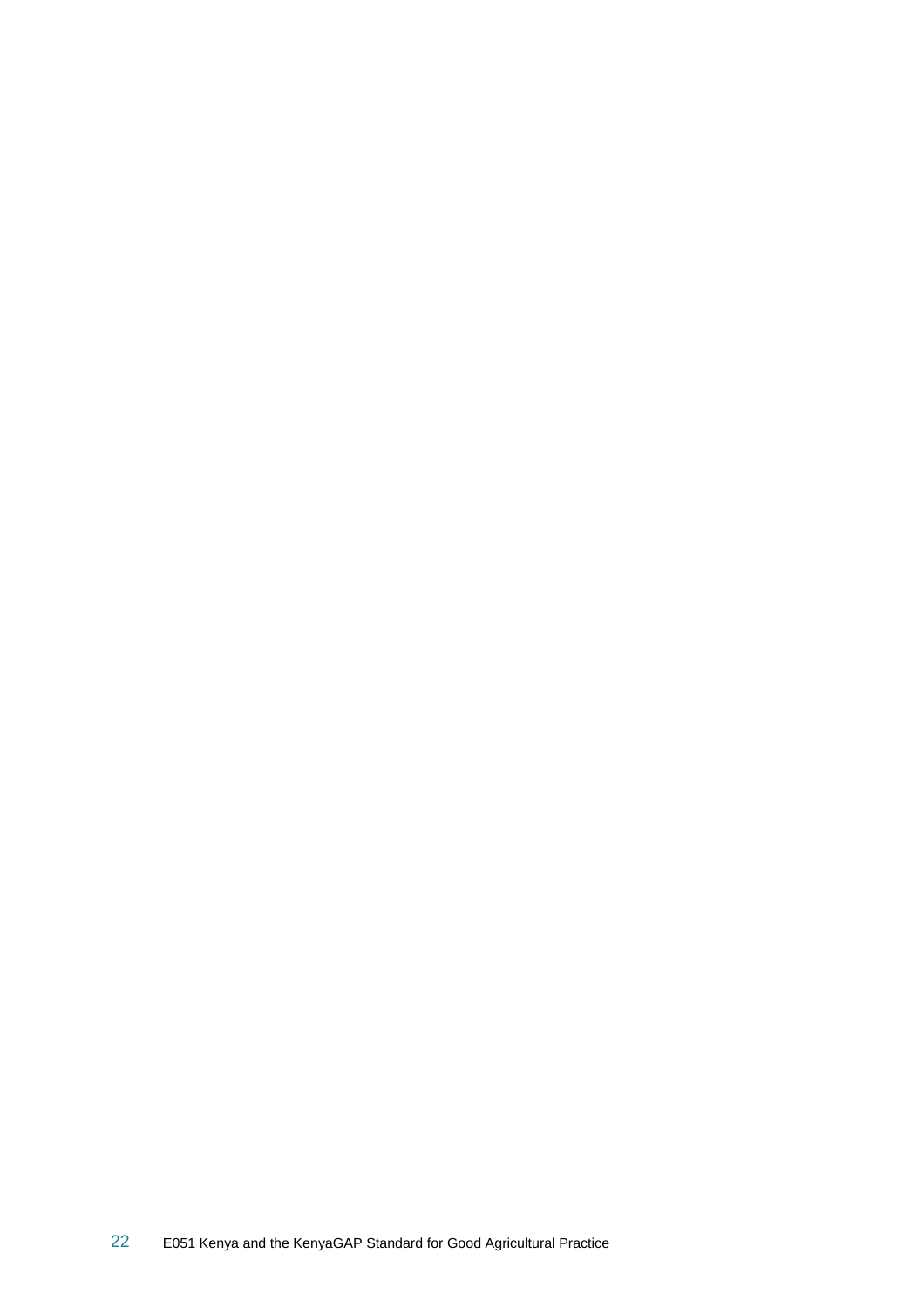# **Project Partners and Donors**

## **ISEAL Alliance**

The ISEAL Alliance and its members represent a holistic movement that is changing the way the world does business through voluntary social and environmental standards.

www.isealalliance.org

## **Trade Standards Practitioners Network**

The TSPN is an informal network of organisations whose work covers trade-related standards associated with agriculture and other rural industries.

www.tradestandards.org

## **Entwined Research Programme**

Entwined is an international research consortium aimed at improving the science and policy basis for environmental governance through trade.

www.entwined.se

## **SECO - State Secretariat for Economic Affairs, Switzerland**

The SECO is the federal government of Switzerland's centre of expertise for all core issues relating to economic policy.

www.seco-cooperation.admin.ch

## **The World Bank**

The World Bank is a multilateral organisation, whose work focuses on achievement of the Millennium Development Goals that call for the elimination of poverty and sustained development.

www.worldbank.org